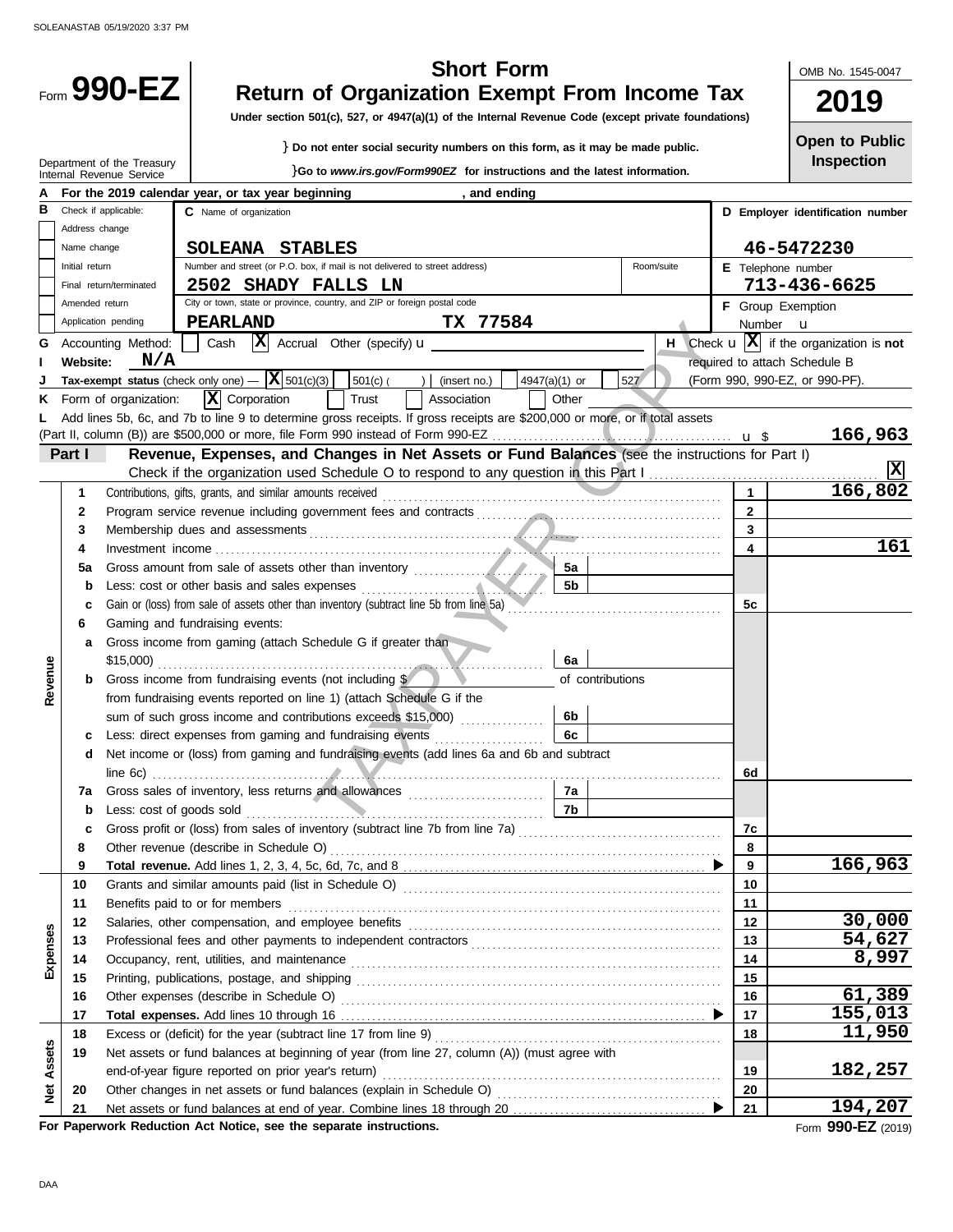| Form 990-EZ (2019)  |                                                    | SOLEANA STABLES                                                                                                                     |                                       |                                       |   | 46-5472230                                      |            | Page 2                                        |
|---------------------|----------------------------------------------------|-------------------------------------------------------------------------------------------------------------------------------------|---------------------------------------|---------------------------------------|---|-------------------------------------------------|------------|-----------------------------------------------|
| Part II             |                                                    | <b>Balance Sheets</b> (see the instructions for Part II)                                                                            |                                       |                                       |   |                                                 |            |                                               |
|                     |                                                    |                                                                                                                                     |                                       |                                       |   |                                                 |            | $ \mathbf{x} $                                |
|                     |                                                    |                                                                                                                                     |                                       |                                       |   | (A) Beginning of year                           |            | (B) End of year                               |
|                     |                                                    |                                                                                                                                     |                                       |                                       |   | 170, 235                                        | 22         | 175,585                                       |
|                     |                                                    | 23 Land and buildings <i>machines and contained and buildings</i>                                                                   |                                       |                                       |   | 0                                               | 23         |                                               |
|                     |                                                    |                                                                                                                                     |                                       |                                       |   | 12,022                                          | 24         | 18,622                                        |
|                     |                                                    | 25 Total assets <b>25 Total</b> assets <b>25 Total assets</b>                                                                       |                                       |                                       |   | 182,257                                         | 25         | 194,207                                       |
|                     |                                                    |                                                                                                                                     |                                       |                                       |   | 0                                               | 26         | 0                                             |
|                     |                                                    | 27 Net assets or fund balances (line 27 of column (B) must agree with line 21)                                                      |                                       |                                       |   | 182,257                                         | 27         | 194,207                                       |
| Part III            |                                                    | Statement of Program Service Accomplishments (see the instructions for Part III)                                                    |                                       |                                       |   |                                                 |            |                                               |
|                     |                                                    | Check if the organization used Schedule O to respond to any question in this Part III                                               |                                       |                                       |   | $ \mathbf{x} $                                  |            | <b>Expenses</b>                               |
|                     | What is the organization's primary exempt purpose? |                                                                                                                                     |                                       |                                       |   |                                                 |            | (Required for section                         |
| SEE SCHEDULE O      |                                                    |                                                                                                                                     |                                       |                                       |   |                                                 |            | $501(c)(3)$ and $501(c)(4)$                   |
|                     |                                                    | Describe the organization's program service accomplishments for each of its three largest program services,                         |                                       |                                       |   |                                                 |            | organizations; optional for                   |
|                     |                                                    | as measured by expenses. In a clear and concise manner, describe the services provided, the number of                               |                                       |                                       |   |                                                 | others.)   |                                               |
|                     |                                                    | persons benefited, and other relevant information for each program title.                                                           |                                       |                                       |   |                                                 |            |                                               |
| 28 SEE SCHEDULE O   |                                                    |                                                                                                                                     |                                       |                                       |   |                                                 |            |                                               |
|                     |                                                    |                                                                                                                                     |                                       |                                       |   |                                                 |            |                                               |
|                     |                                                    |                                                                                                                                     |                                       |                                       |   |                                                 |            |                                               |
|                     |                                                    |                                                                                                                                     |                                       |                                       |   |                                                 | <b>28a</b> |                                               |
|                     |                                                    |                                                                                                                                     |                                       |                                       |   |                                                 |            |                                               |
| 29                  |                                                    |                                                                                                                                     |                                       |                                       |   |                                                 |            |                                               |
|                     |                                                    |                                                                                                                                     |                                       |                                       |   |                                                 |            |                                               |
|                     |                                                    |                                                                                                                                     |                                       |                                       |   |                                                 |            |                                               |
|                     |                                                    |                                                                                                                                     |                                       |                                       |   |                                                 | 29a        |                                               |
| 30                  |                                                    |                                                                                                                                     |                                       |                                       |   |                                                 |            |                                               |
|                     |                                                    |                                                                                                                                     |                                       |                                       |   |                                                 |            |                                               |
|                     |                                                    |                                                                                                                                     |                                       |                                       |   |                                                 |            |                                               |
| (Grants \$          |                                                    | ) If this amount includes foreign grants, check here <i>manumanous</i> and the set                                                  |                                       |                                       |   |                                                 | 30a        |                                               |
|                     |                                                    |                                                                                                                                     |                                       |                                       |   |                                                 |            |                                               |
| (Grants \$          |                                                    |                                                                                                                                     |                                       |                                       |   |                                                 | 31a        | 148,998                                       |
|                     |                                                    |                                                                                                                                     |                                       |                                       |   |                                                 | 32         | 148,998                                       |
| <b>Part IV</b>      |                                                    | List of Officers, Directors, Trustees, and Key Employees (list each one even if not compensated - see the instructions for Part IV) |                                       |                                       |   |                                                 |            |                                               |
|                     |                                                    |                                                                                                                                     | (b) Average                           | (c) Reportable                        |   | (d) Health benefits,                            |            |                                               |
|                     | (a) Name and title                                 |                                                                                                                                     | hours per week<br>devoted to position | compensation<br>(Forms W-2/1099-MISC) |   | contributions to employee<br>benefit plans, and |            | (e) Estimated amount of<br>other compensation |
|                     |                                                    |                                                                                                                                     |                                       | (if not paid, enter -0-)              |   | deferred compensation                           |            |                                               |
| ANDY CAMACHO        |                                                    |                                                                                                                                     |                                       |                                       |   |                                                 |            |                                               |
| <b>BOARD CHAIR</b>  |                                                    |                                                                                                                                     | 0.00                                  |                                       | 0 |                                                 | 0          | 0                                             |
|                     | SASHA L CAMACHO                                    |                                                                                                                                     |                                       |                                       |   |                                                 |            |                                               |
| TREASURER           |                                                    |                                                                                                                                     | 0.00                                  |                                       | 0 |                                                 | 0          | 0                                             |
| <b>STEPHANIE</b>    | <b>SEIDENBERGER</b>                                |                                                                                                                                     |                                       |                                       |   |                                                 |            |                                               |
| <b>SECRETARY</b>    |                                                    |                                                                                                                                     | 0.00                                  |                                       | 0 |                                                 | 0          | 0                                             |
| CARLA KUAIWA        |                                                    |                                                                                                                                     |                                       |                                       |   |                                                 |            |                                               |
| <b>MEMBER</b>       |                                                    |                                                                                                                                     | 0.00                                  |                                       | 0 |                                                 | 0          | 0                                             |
| KALEI KUAIWA        |                                                    |                                                                                                                                     |                                       |                                       |   |                                                 |            |                                               |
| MEMBER              |                                                    |                                                                                                                                     | 0.00                                  |                                       | 0 |                                                 | 0          | 0                                             |
| <b>AMY MYNDERSE</b> |                                                    |                                                                                                                                     |                                       |                                       |   |                                                 |            |                                               |
| <b>MEMBER</b>       |                                                    |                                                                                                                                     | 0.00                                  |                                       | 0 |                                                 | 0          | 0                                             |
|                     |                                                    |                                                                                                                                     |                                       |                                       |   |                                                 |            |                                               |
|                     | <b>CATHERIN WILTY</b>                              |                                                                                                                                     |                                       |                                       |   |                                                 |            |                                               |
| <b>MEMBER</b>       |                                                    |                                                                                                                                     | 0.00                                  |                                       | 0 |                                                 | 0          | 0                                             |
| ROBERT PUFAL        |                                                    |                                                                                                                                     |                                       |                                       |   |                                                 |            |                                               |
| <b>MEMBER</b>       |                                                    |                                                                                                                                     | 0.00                                  |                                       | 0 |                                                 | 0          | 0                                             |
|                     |                                                    |                                                                                                                                     |                                       |                                       |   |                                                 |            |                                               |
|                     |                                                    |                                                                                                                                     |                                       |                                       |   |                                                 |            |                                               |
|                     |                                                    |                                                                                                                                     |                                       |                                       |   |                                                 |            |                                               |
|                     |                                                    |                                                                                                                                     |                                       |                                       |   |                                                 |            |                                               |
|                     |                                                    |                                                                                                                                     |                                       |                                       |   |                                                 |            |                                               |
|                     |                                                    |                                                                                                                                     |                                       |                                       |   |                                                 |            |                                               |
|                     |                                                    |                                                                                                                                     |                                       |                                       |   |                                                 |            |                                               |
|                     |                                                    |                                                                                                                                     |                                       |                                       |   |                                                 |            |                                               |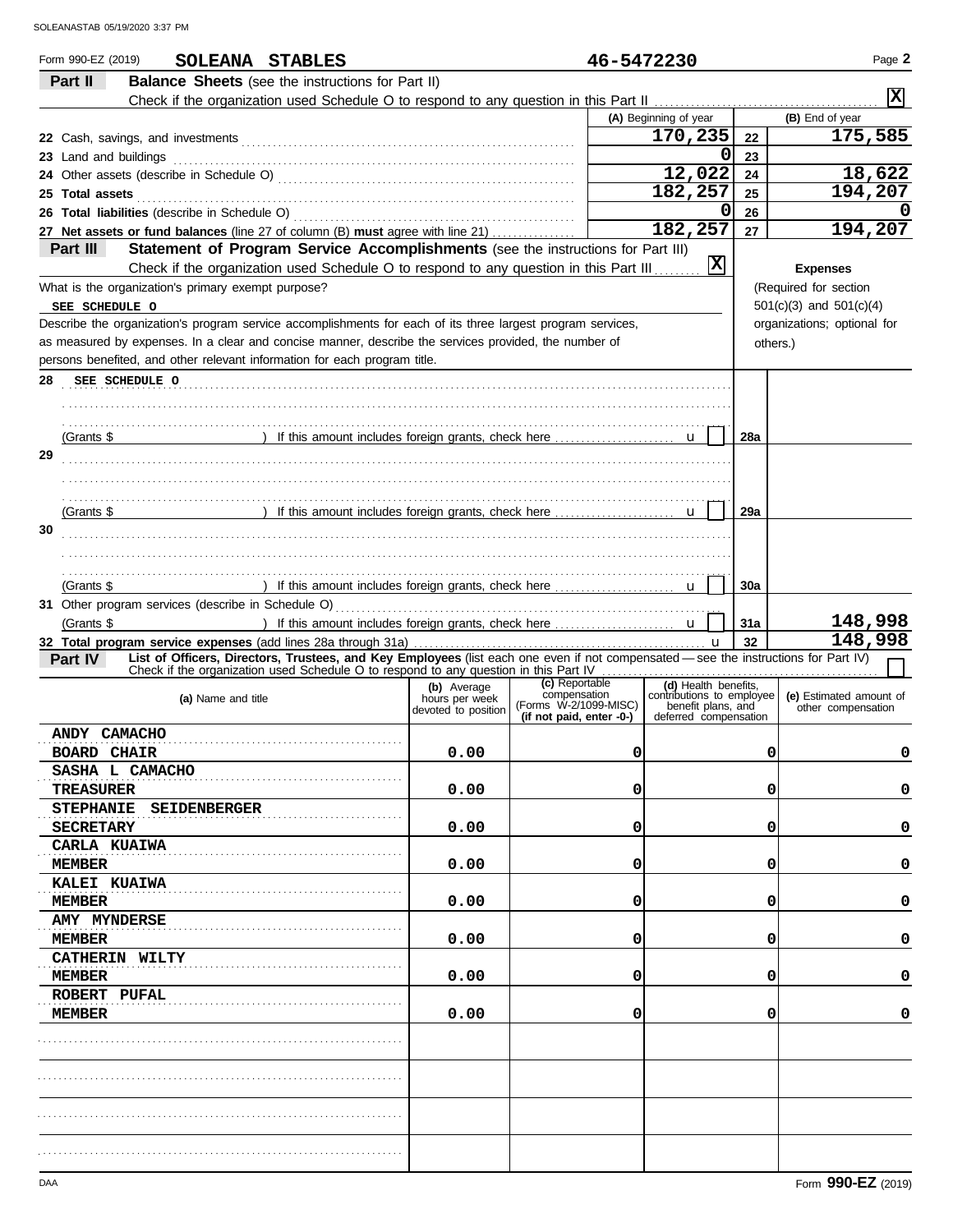|             | Form 990-EZ (2019)<br>SOLEANA STABLES                                                                                                               | 46-5472230                                                                                  |                 |     | Page 3      |
|-------------|-----------------------------------------------------------------------------------------------------------------------------------------------------|---------------------------------------------------------------------------------------------|-----------------|-----|-------------|
|             | Other Information (Note the Schedule A and personal benefit contract statement requirements in the<br>Part V                                        |                                                                                             |                 |     |             |
|             | instructions for Part V.) Check if the organization used Schedule O to respond to any question in this Part V                                       |                                                                                             |                 |     |             |
|             |                                                                                                                                                     |                                                                                             |                 | Yes | No          |
| 33          | Did the organization engage in any significant activity not previously reported to the IRS? If "Yes," provide a                                     |                                                                                             |                 |     | X           |
|             | detailed description of each activity in Schedule O                                                                                                 |                                                                                             | 33              |     |             |
| 34          | Were any significant changes made to the organizing or governing documents? If "Yes," attach a conformed                                            |                                                                                             |                 |     |             |
|             | copy of the amended documents if they reflect a change to the organization's name. Otherwise, explain the<br>change on Schedule O. See instructions |                                                                                             | 34              |     | X           |
| 35a         | Did the organization have unrelated business gross income of \$1,000 or more during the year from business                                          |                                                                                             |                 |     |             |
|             | activities (such as those reported on lines 2, 6a, and 7a, among others)?                                                                           |                                                                                             | 35a             |     | x           |
| b           | If "Yes" to line 35a, has the organization filed a Form 990-T for the year? If "No," provide an explanation in Schedule O                           |                                                                                             | 35b             |     |             |
| c           | Was the organization a section $501(c)(4)$ , $501(c)(5)$ , or $501(c)(6)$ organization subject to section 6033(e) notice,                           |                                                                                             |                 |     |             |
|             |                                                                                                                                                     |                                                                                             | 35c             |     | X           |
| 36          | Did the organization undergo a liquidation, dissolution, termination, or significant disposition of net assets                                      |                                                                                             |                 |     |             |
|             | during the year? If "Yes," complete applicable parts of Schedule N                                                                                  |                                                                                             | 36              |     | x           |
| 37a         | Enter amount of political expenditures, direct or indirect, as described in the instructions $\mathbf{u}$ $\mathbf{v}$ $\mathbf{v}$                 |                                                                                             |                 |     |             |
| b           | Did the organization file Form 1120-POL for this year?                                                                                              |                                                                                             | 37b             |     | х           |
| 38a         | Did the organization borrow from, or make any loans to, any officer, director, trustee, or key employee; or were                                    |                                                                                             |                 |     |             |
|             | any such loans made in a prior year and still outstanding at the end of the tax year covered by this return?                                        |                                                                                             | <b>38a</b>      |     | х           |
| b           | If "Yes," complete Schedule L, Part II, and enter the total amount involved                                                                         | 38b                                                                                         |                 |     |             |
| 39          | Section 501(c)(7) organizations. Enter:                                                                                                             |                                                                                             |                 |     |             |
| a           |                                                                                                                                                     | 39a                                                                                         |                 |     |             |
| b           | Gross receipts, included on line 9, for public use of club facilities                                                                               | 39 <sub>b</sub>                                                                             |                 |     |             |
| 40a         | Section 501(c)(3) organizations. Enter amount of tax imposed on the organization during the year under:                                             |                                                                                             |                 |     |             |
|             | section 4911 <b>u</b> _________________; section 4912 <b>u</b> ______________; section 4955 <b>u</b>                                                |                                                                                             |                 |     |             |
| b           | Section 501(c)(3), 501(c)(4), and 501(c)(29) organizations. Did the organization engage in any section 4958                                         |                                                                                             |                 |     |             |
|             | excess benefit transaction during the year, or did it engage in an excess benefit transaction in a prior year                                       |                                                                                             |                 |     |             |
|             | that has not been reported on any of its prior Forms 990 or 990-EZ? If "Yes," complete Schedule L, Part I                                           |                                                                                             | 40 <sub>b</sub> |     | x           |
| c           | Section $501(c)(3)$ , $501(c)(4)$ , and $501(c)(29)$ organizations. Enter amount of tax imposed                                                     |                                                                                             |                 |     |             |
|             | on organization managers or disqualified persons during the year under sections 4912,                                                               |                                                                                             |                 |     |             |
|             | 4955, and 4958                                                                                                                                      | $\mathbf{u}$                                                                                |                 |     |             |
| d           | Section 501(c)(3), 501(c)(4), and 501(c)(29) organizations. Enter amount of tax on line                                                             |                                                                                             |                 |     |             |
|             | 40c reimbursed by the organization                                                                                                                  | $\mathbf u$ and $\mathbf u$ and $\mathbf u$ and $\mathbf u$ and $\mathbf u$ and $\mathbf u$ |                 |     |             |
| е           | All organizations. At any time during the tax year, was the organization a party to a prohibited tax shelter                                        |                                                                                             |                 |     |             |
|             | transaction? If "Yes," complete Form 8886-T                                                                                                         |                                                                                             | 40e             |     | x           |
| 41          | List the states with which a copy of this return is filed $\mathbf{u}$ NONE                                                                         |                                                                                             |                 |     |             |
|             | 42a The organization's books are in care of <b>u</b> CAMACHO                                                                                        | Telephone no. u 713-436-6625                                                                |                 |     |             |
|             | 2502 SHADY FALLS LN                                                                                                                                 |                                                                                             |                 |     |             |
|             | Located at <b>u</b> PEARLAND<br>ТX                                                                                                                  | ZIP + 4 <b>u</b>                                                                            | 77584           |     |             |
| b           | At any time during the calendar year, did the organization have an interest in or a signature or other authority over                               |                                                                                             |                 | Yes | No          |
|             | a financial account in a foreign country (such as a bank account, securities account, or other financial account)?                                  |                                                                                             | 42b             |     | $\mathbf x$ |
|             | If "Yes," enter the name of the foreign country u                                                                                                   |                                                                                             |                 |     |             |
|             | See the instructions for exceptions and filing requirements for FinCEN Form 114, Report of Foreign Bank and                                         |                                                                                             |                 |     |             |
|             | Financial Accounts (FBAR).                                                                                                                          |                                                                                             |                 |     |             |
| c           |                                                                                                                                                     |                                                                                             | 42c             |     | x           |
|             | If "Yes," enter the name of the foreign country u<br>,我们也不能在这里的时候,我们也不能在这里的时候,我们也不能会在这里的时候,我们也不能会在这里的时候,我们也不能会在这里的时候,我们也不能会在这里的时候,我们也               |                                                                                             |                 |     |             |
| 43          |                                                                                                                                                     |                                                                                             |                 |     | <b>u</b>    |
|             |                                                                                                                                                     |                                                                                             |                 |     |             |
|             |                                                                                                                                                     |                                                                                             |                 | Yes | No          |
| 44a         | Did the organization maintain any donor advised funds during the year? If "Yes," Form 990 must be                                                   |                                                                                             |                 |     |             |
|             | completed instead of Form 990-EZ                                                                                                                    |                                                                                             | 44a             |     | х           |
| b           | Did the organization operate one or more hospital facilities during the year? If "Yes," Form 990 must be                                            |                                                                                             |                 |     |             |
|             |                                                                                                                                                     |                                                                                             | 44b             |     | X           |
| c           |                                                                                                                                                     |                                                                                             | 44c             |     | X           |
| d           | If "Yes" to line 44c, has the organization filed a Form 720 to report these payments? If "No," provide an                                           |                                                                                             |                 |     |             |
|             |                                                                                                                                                     |                                                                                             | 44d             |     |             |
| 45a         | Did the organization have a controlled entity within the meaning of section 512(b)(13)?                                                             |                                                                                             | 45a             |     | x           |
| $\mathbf b$ | Did the organization receive any payment from or engage in any transaction with a controlled entity within the                                      |                                                                                             |                 |     |             |
|             | meaning of section 512(b)(13)? If "Yes," Form 990 and Schedule R may need to be completed instead of                                                |                                                                                             |                 |     |             |
|             |                                                                                                                                                     |                                                                                             | 45b             |     | x           |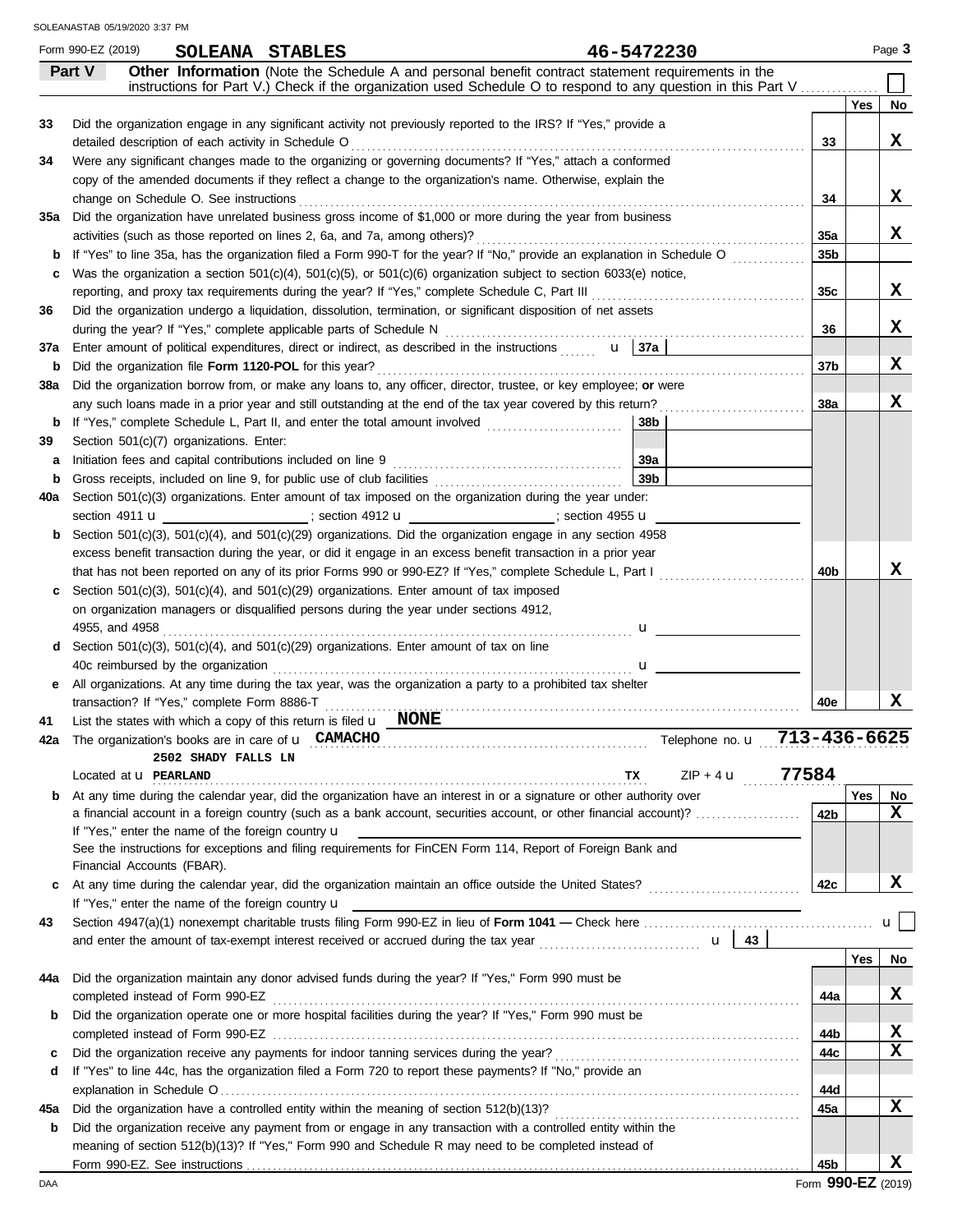|              |                    | SOLEANASTAB 05/19/2020 3:37 PM                                                                                                                                                                                                                                                                                           |                                                                              |                                |                     |                                                                                                  |               |                    |                         |
|--------------|--------------------|--------------------------------------------------------------------------------------------------------------------------------------------------------------------------------------------------------------------------------------------------------------------------------------------------------------------------|------------------------------------------------------------------------------|--------------------------------|---------------------|--------------------------------------------------------------------------------------------------|---------------|--------------------|-------------------------|
|              | Form 990-EZ (2019) | SOLEANA STABLES                                                                                                                                                                                                                                                                                                          |                                                                              | 46-5472230                     |                     |                                                                                                  |               |                    | Page 4                  |
| 46           |                    | Did the organization engage, directly or indirectly, in political campaign activities on behalf of or in opposition                                                                                                                                                                                                      |                                                                              |                                |                     |                                                                                                  |               |                    | Yes<br>No               |
|              |                    |                                                                                                                                                                                                                                                                                                                          |                                                                              |                                |                     |                                                                                                  |               | 46                 | х                       |
|              | Part VI            | Section 501(c)(3) Organizations Only                                                                                                                                                                                                                                                                                     |                                                                              |                                |                     |                                                                                                  |               |                    |                         |
|              |                    | All section 501(c)(3) organizations must answer questions 47-49b and 52, and complete the tables for lines<br>50 and 51.                                                                                                                                                                                                 |                                                                              |                                |                     |                                                                                                  |               |                    |                         |
|              |                    |                                                                                                                                                                                                                                                                                                                          |                                                                              |                                |                     |                                                                                                  |               |                    |                         |
|              |                    |                                                                                                                                                                                                                                                                                                                          |                                                                              |                                |                     |                                                                                                  |               | <b>Yes</b>         | No                      |
| 47           |                    | Did the organization engage in lobbying activities or have a section 501(h) election in effect during the tax                                                                                                                                                                                                            |                                                                              |                                |                     |                                                                                                  |               | 47                 | X                       |
| 48           |                    |                                                                                                                                                                                                                                                                                                                          |                                                                              |                                |                     |                                                                                                  |               | 48                 | $\mathbf x$             |
| 49a          |                    |                                                                                                                                                                                                                                                                                                                          |                                                                              |                                |                     |                                                                                                  |               | 49a                | X                       |
| $\mathbf b$  |                    | If "Yes," was the related organization a section 527 organization?                                                                                                                                                                                                                                                       |                                                                              |                                |                     |                                                                                                  |               | 49 <sub>b</sub>    |                         |
| 50           |                    | Complete this table for the organization's five highest compensated employees (other than officers, directors, trustees, and key                                                                                                                                                                                         |                                                                              |                                |                     |                                                                                                  |               |                    |                         |
|              |                    | employees) who each received more than \$100,000 of compensation from the organization. If there is none, enter "None."                                                                                                                                                                                                  |                                                                              |                                |                     |                                                                                                  |               |                    |                         |
|              |                    | (a) Name and title of each employee                                                                                                                                                                                                                                                                                      | (b) Average<br>hours per week<br>devoted to position   (Forms W-2/1099-MISC) | (c) Reportable<br>compensation |                     | (d) Health benefits,<br>contributions to employee<br>benefit plans, and<br>deferred compensation |               | other compensation | (e) Estimated amount of |
|              | <b>NONE</b>        |                                                                                                                                                                                                                                                                                                                          |                                                                              |                                |                     |                                                                                                  |               |                    |                         |
|              |                    |                                                                                                                                                                                                                                                                                                                          |                                                                              |                                |                     |                                                                                                  |               |                    |                         |
|              |                    |                                                                                                                                                                                                                                                                                                                          |                                                                              |                                |                     |                                                                                                  |               |                    |                         |
|              |                    |                                                                                                                                                                                                                                                                                                                          |                                                                              |                                |                     |                                                                                                  |               |                    |                         |
|              |                    |                                                                                                                                                                                                                                                                                                                          |                                                                              |                                |                     |                                                                                                  |               |                    |                         |
|              |                    |                                                                                                                                                                                                                                                                                                                          |                                                                              |                                |                     |                                                                                                  |               |                    |                         |
| f<br>51      |                    | Total number of other employees paid over \$100,000<br>Complete this table for the organization's five highest compensated independent contractors who each received more than<br>\$100,000 of compensation from the organization. If there is none, enter "None."                                                       |                                                                              | ▶                              |                     |                                                                                                  |               |                    |                         |
|              |                    | (a) Name and business address of each independent contractor                                                                                                                                                                                                                                                             |                                                                              |                                | (b) Type of service |                                                                                                  |               | (c) Compensation   |                         |
|              | <b>NONE</b>        |                                                                                                                                                                                                                                                                                                                          |                                                                              |                                |                     |                                                                                                  |               |                    |                         |
|              |                    |                                                                                                                                                                                                                                                                                                                          |                                                                              |                                |                     |                                                                                                  |               |                    |                         |
|              |                    |                                                                                                                                                                                                                                                                                                                          |                                                                              |                                |                     |                                                                                                  |               |                    |                         |
|              |                    |                                                                                                                                                                                                                                                                                                                          |                                                                              |                                |                     |                                                                                                  |               |                    |                         |
|              |                    |                                                                                                                                                                                                                                                                                                                          |                                                                              |                                |                     |                                                                                                  |               |                    |                         |
| d            |                    | Total number of other independent contractors each receiving over \$100,000                                                                                                                                                                                                                                              |                                                                              |                                |                     |                                                                                                  |               |                    |                         |
| 52           |                    | Did the organization complete Schedule A? Note: All section $501(c)(3)$ organizations must attach a<br>completed Schedule A                                                                                                                                                                                              |                                                                              |                                |                     |                                                                                                  | ΙX            | Yes                | No.                     |
|              |                    | Under penalties of perjury, I declare that I have examined this return, including accompanying schedules and statements, and to the best of my knowledge and belief, it is<br>true, correct, and complete. Declaration of preparer (other than officer) is based on all information of which preparer has any knowledge. |                                                                              |                                |                     |                                                                                                  |               |                    |                         |
|              |                    |                                                                                                                                                                                                                                                                                                                          |                                                                              |                                |                     |                                                                                                  |               |                    |                         |
| Sign<br>Here |                    | Signature of officer<br>SASHA L<br><b>CAMACHO</b>                                                                                                                                                                                                                                                                        |                                                                              | Date<br><b>TREASURER</b>       |                     |                                                                                                  |               |                    |                         |
|              |                    | Type or print name and title                                                                                                                                                                                                                                                                                             |                                                                              |                                |                     |                                                                                                  |               |                    |                         |
|              |                    | Print/Type preparer's name                                                                                                                                                                                                                                                                                               | Preparer's signature                                                         |                                | Date                | Check                                                                                            | if            | PTIN               |                         |
| Paid         |                    | ANGIE POOLE, CPA, CGMA                                                                                                                                                                                                                                                                                                   | ANGIE POOLE, CPA, CGMA                                                       |                                |                     | 05/19/20                                                                                         | self-employed | P00569255          |                         |
|              | <b>Preparer</b>    | & POOLE,<br>KIBBE<br>Firm's name $\}$                                                                                                                                                                                                                                                                                    | P.C.                                                                         |                                |                     | Firm's $EIN$ }                                                                                   |               | 46-1269926         |                         |
|              | Use Only           | 1480 E<br><b>HIGHWAY</b><br>6<br>Firm's address $\}$                                                                                                                                                                                                                                                                     |                                                                              |                                |                     |                                                                                                  |               |                    |                         |
|              |                    | TX<br>77511-2572<br>ALVIN,                                                                                                                                                                                                                                                                                               |                                                                              |                                |                     | Phone no.                                                                                        | 281-331-7457  |                    |                         |
|              |                    |                                                                                                                                                                                                                                                                                                                          |                                                                              |                                |                     |                                                                                                  |               | Yes                | No.                     |

|  | Form 990-EZ (2019) |  |
|--|--------------------|--|
|--|--------------------|--|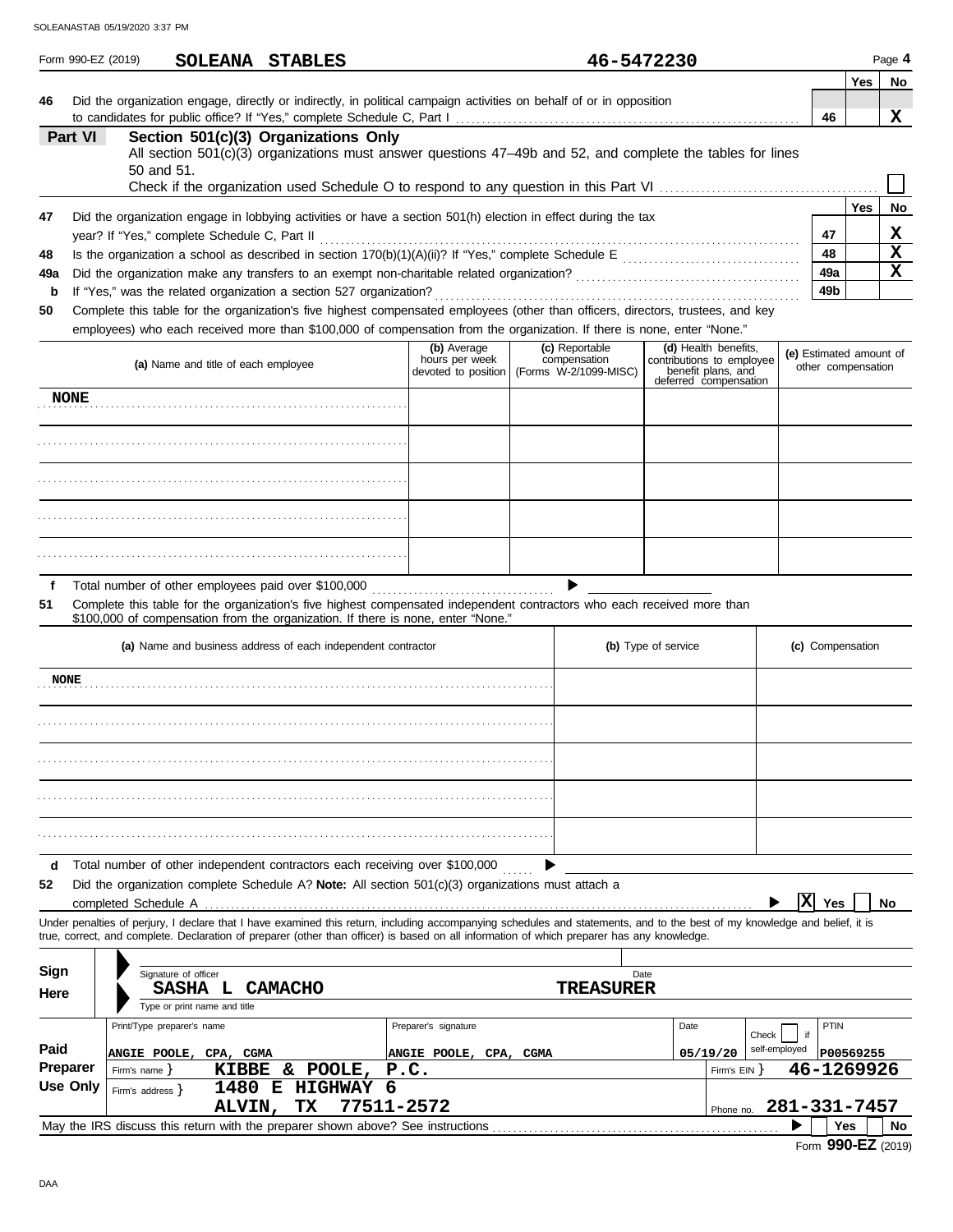Internal Revenue Service Department of the Treasury

**(Form 990 or 990-EZ)**

# **SCHEDULE A Public Charity Status and Public Support**

**Complete if the organization is a section 501(c)(3) organization or a section 4947(a)(1) nonexempt charitable trust.**

### u **Attach to Form 990 or Form 990-EZ.**

OMB No. 1545-0047

**Open to Public Inspection**

|       |        | Internal Revenue Service              |                                                            | <b>u</b> Go to www.irs.gov/Form990 for instructions and the latest information.                                                                                                                                                                                                                                                                   |     |                                                      |                                                                                                                                                                                                                                                                                                                                                                                                    | <b>Inspection</b>                    |
|-------|--------|---------------------------------------|------------------------------------------------------------|---------------------------------------------------------------------------------------------------------------------------------------------------------------------------------------------------------------------------------------------------------------------------------------------------------------------------------------------------|-----|------------------------------------------------------|----------------------------------------------------------------------------------------------------------------------------------------------------------------------------------------------------------------------------------------------------------------------------------------------------------------------------------------------------------------------------------------------------|--------------------------------------|
|       |        | Name of the organization              | <b>SOLEANA</b><br><b>STABLES</b>                           |                                                                                                                                                                                                                                                                                                                                                   |     |                                                      | Employer identification number<br>46-5472230                                                                                                                                                                                                                                                                                                                                                       |                                      |
|       | Part I |                                       |                                                            |                                                                                                                                                                                                                                                                                                                                                   |     |                                                      | Reason for Public Charity Status (All organizations must complete this part.) See instructions.                                                                                                                                                                                                                                                                                                    |                                      |
|       |        |                                       |                                                            | The organization is not a private foundation because it is: (For lines 1 through 12, check only one box.)                                                                                                                                                                                                                                         |     |                                                      |                                                                                                                                                                                                                                                                                                                                                                                                    |                                      |
| 1     |        |                                       |                                                            | A church, convention of churches, or association of churches described in section 170(b)(1)(A)(i).                                                                                                                                                                                                                                                |     |                                                      |                                                                                                                                                                                                                                                                                                                                                                                                    |                                      |
| 2     |        |                                       |                                                            | A school described in section 170(b)(1)(A)(ii). (Attach Schedule E (Form 990 or 990-EZ).)                                                                                                                                                                                                                                                         |     |                                                      |                                                                                                                                                                                                                                                                                                                                                                                                    |                                      |
| 3     |        |                                       |                                                            | A hospital or a cooperative hospital service organization described in section 170(b)(1)(A)(iii).                                                                                                                                                                                                                                                 |     |                                                      |                                                                                                                                                                                                                                                                                                                                                                                                    |                                      |
| 4     |        |                                       |                                                            |                                                                                                                                                                                                                                                                                                                                                   |     |                                                      | A medical research organization operated in conjunction with a hospital described in section 170(b)(1)(A)(iii). Enter the hospital's name,                                                                                                                                                                                                                                                         |                                      |
| 5     |        |                                       | section 170(b)(1)(A)(iv). (Complete Part II.)              | An organization operated for the benefit of a college or university owned or operated by a governmental unit described in                                                                                                                                                                                                                         |     |                                                      |                                                                                                                                                                                                                                                                                                                                                                                                    |                                      |
| 6     |        |                                       |                                                            | A federal, state, or local government or governmental unit described in section 170(b)(1)(A)(v).                                                                                                                                                                                                                                                  |     |                                                      |                                                                                                                                                                                                                                                                                                                                                                                                    |                                      |
| 7     |        |                                       | described in section 170(b)(1)(A)(vi). (Complete Part II.) |                                                                                                                                                                                                                                                                                                                                                   |     |                                                      | An organization that normally receives a substantial part of its support from a governmental unit or from the general public                                                                                                                                                                                                                                                                       |                                      |
| 8     |        |                                       |                                                            | A community trust described in section 170(b)(1)(A)(vi). (Complete Part II.)                                                                                                                                                                                                                                                                      |     |                                                      |                                                                                                                                                                                                                                                                                                                                                                                                    |                                      |
| 9     |        | university:                           |                                                            | or university or a non-land-grant college of agriculture (see instructions). Enter the name, city, and state of the college or                                                                                                                                                                                                                    |     |                                                      | An agricultural research organization described in section 170(b)(1)(A)(ix) operated in conjunction with a land-grant college                                                                                                                                                                                                                                                                      |                                      |
| 10    | X      |                                       |                                                            | receipts from activities related to its exempt functions—subject to certain exceptions, and (2) no more than 33 1/3% of its<br>support from gross investment income and unrelated business taxable income (less section 511 tax) from businesses<br>acquired by the organization after June 30, 1975. See section 509(a)(2). (Complete Part III.) |     |                                                      | An organization that normally receives: (1) more than 33 1/3% of its support from contributions, membership fees, and gross                                                                                                                                                                                                                                                                        |                                      |
| 11    |        |                                       |                                                            | An organization organized and operated exclusively to test for public safety. See section 509(a)(4).                                                                                                                                                                                                                                              |     |                                                      |                                                                                                                                                                                                                                                                                                                                                                                                    |                                      |
| 12    |        |                                       |                                                            |                                                                                                                                                                                                                                                                                                                                                   |     |                                                      | An organization organized and operated exclusively for the benefit of, to perform the functions of, or to carry out the purposes<br>of one or more publicly supported organizations described in section 509(a)(1) or section 509(a)(2). See section 509(a)(3).<br>Check the box in lines 12a through 12d that describes the type of supporting organization and complete lines 12e, 12f, and 12g. |                                      |
|       | a      |                                       |                                                            | the supported organization(s) the power to regularly appoint or elect a majority of the directors or trustees of the                                                                                                                                                                                                                              |     |                                                      | Type I. A supporting organization operated, supervised, or controlled by its supported organization(s), typically by giving                                                                                                                                                                                                                                                                        |                                      |
|       |        |                                       |                                                            | supporting organization. You must complete Part IV, Sections A and B.<br>Type II. A supporting organization supervised or controlled in connection with its supported organization(s), by having                                                                                                                                                  |     |                                                      |                                                                                                                                                                                                                                                                                                                                                                                                    |                                      |
|       | b      |                                       |                                                            | organization(s). You must complete Part IV, Sections A and C.                                                                                                                                                                                                                                                                                     |     |                                                      | control or management of the supporting organization vested in the same persons that control or manage the supported                                                                                                                                                                                                                                                                               |                                      |
|       | c      |                                       |                                                            | its supported organization(s) (see instructions). You must complete Part IV, Sections A, D, and E.                                                                                                                                                                                                                                                |     |                                                      | Type III functionally integrated. A supporting organization operated in connection with, and functionally integrated with,                                                                                                                                                                                                                                                                         |                                      |
|       | d      |                                       |                                                            |                                                                                                                                                                                                                                                                                                                                                   |     |                                                      | Type III non-functionally integrated. A supporting organization operated in connection with its supported organization(s)<br>that is not functionally integrated. The organization generally must satisfy a distribution requirement and an attentiveness                                                                                                                                          |                                      |
|       |        |                                       |                                                            | requirement (see instructions). You must complete Part IV, Sections A and D, and Part V.                                                                                                                                                                                                                                                          |     |                                                      |                                                                                                                                                                                                                                                                                                                                                                                                    |                                      |
|       | е      |                                       |                                                            | Check this box if the organization received a written determination from the IRS that it is a Type I, Type II, Type III<br>functionally integrated, or Type III non-functionally integrated supporting organization.                                                                                                                              |     |                                                      |                                                                                                                                                                                                                                                                                                                                                                                                    |                                      |
|       | f      |                                       | Enter the number of supported organizations                |                                                                                                                                                                                                                                                                                                                                                   |     |                                                      |                                                                                                                                                                                                                                                                                                                                                                                                    |                                      |
|       | g      |                                       |                                                            | Provide the following information about the supported organization(s).                                                                                                                                                                                                                                                                            |     |                                                      |                                                                                                                                                                                                                                                                                                                                                                                                    |                                      |
|       |        | (i) Name of supported<br>organization | (ii) EIN                                                   | (iii) Type of organization<br>(described on lines 1-10                                                                                                                                                                                                                                                                                            |     | (iv) Is the organization<br>listed in your governing | (v) Amount of monetary<br>support (see                                                                                                                                                                                                                                                                                                                                                             | (vi) Amount of<br>other support (see |
|       |        |                                       |                                                            | above (see instructions))                                                                                                                                                                                                                                                                                                                         |     | document?                                            | instructions)                                                                                                                                                                                                                                                                                                                                                                                      | instructions)                        |
|       |        |                                       |                                                            |                                                                                                                                                                                                                                                                                                                                                   | Yes | No                                                   |                                                                                                                                                                                                                                                                                                                                                                                                    |                                      |
| (A)   |        |                                       |                                                            |                                                                                                                                                                                                                                                                                                                                                   |     |                                                      |                                                                                                                                                                                                                                                                                                                                                                                                    |                                      |
| (B)   |        |                                       |                                                            |                                                                                                                                                                                                                                                                                                                                                   |     |                                                      |                                                                                                                                                                                                                                                                                                                                                                                                    |                                      |
| (C)   |        |                                       |                                                            |                                                                                                                                                                                                                                                                                                                                                   |     |                                                      |                                                                                                                                                                                                                                                                                                                                                                                                    |                                      |
| (D)   |        |                                       |                                                            |                                                                                                                                                                                                                                                                                                                                                   |     |                                                      |                                                                                                                                                                                                                                                                                                                                                                                                    |                                      |
| (E)   |        |                                       |                                                            |                                                                                                                                                                                                                                                                                                                                                   |     |                                                      |                                                                                                                                                                                                                                                                                                                                                                                                    |                                      |
|       |        |                                       |                                                            |                                                                                                                                                                                                                                                                                                                                                   |     |                                                      |                                                                                                                                                                                                                                                                                                                                                                                                    |                                      |
| Total |        |                                       |                                                            |                                                                                                                                                                                                                                                                                                                                                   |     |                                                      |                                                                                                                                                                                                                                                                                                                                                                                                    |                                      |

**For Paperwork Reduction Act Notice, see the Instructions for Form 990 or 990-EZ.**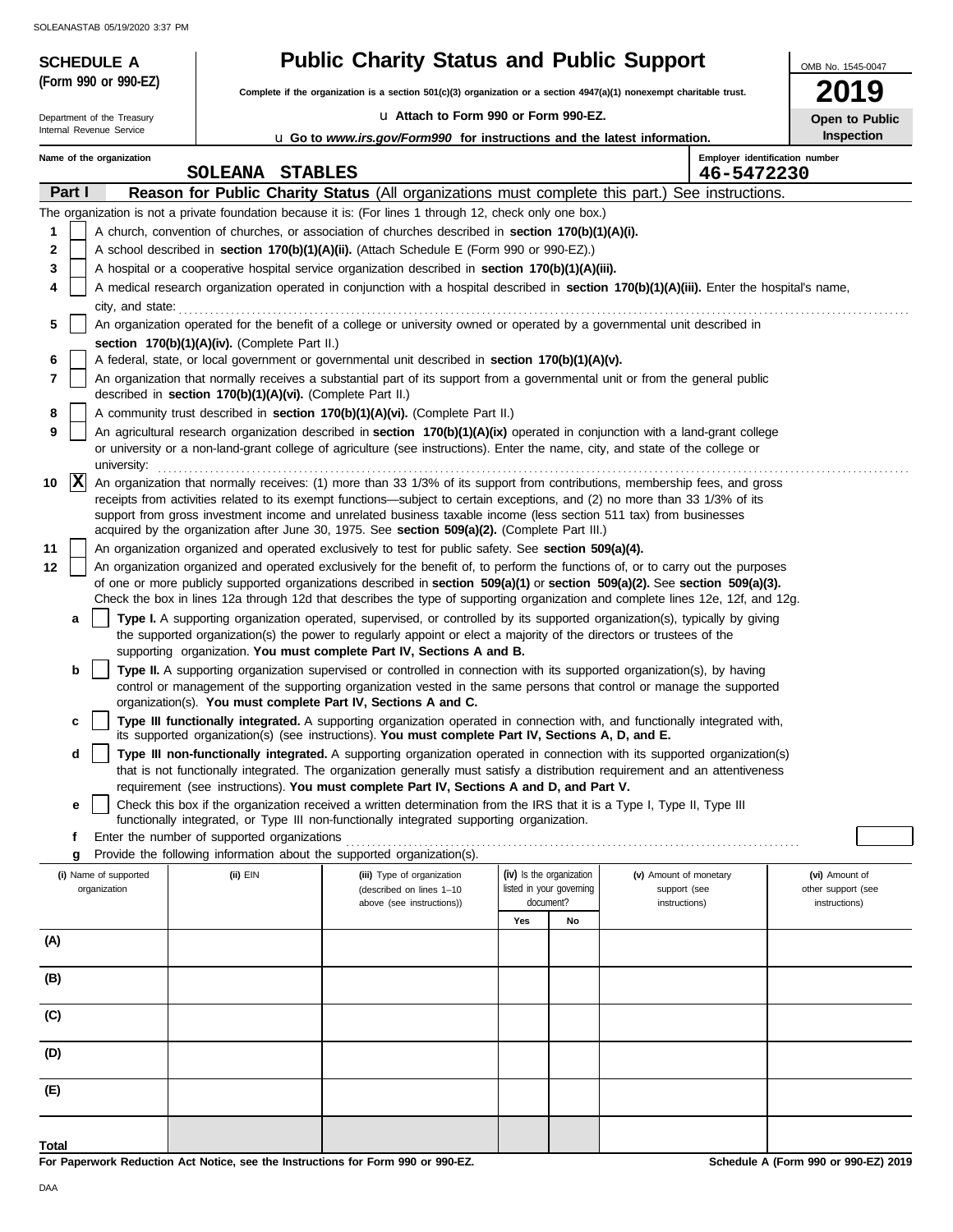|              | Schedule A (Form 990 or 990-EZ) 2019                                                                                                                                                                                        | SOLEANA STABLES |          |          |            | 46-5472230 | Page 2    |
|--------------|-----------------------------------------------------------------------------------------------------------------------------------------------------------------------------------------------------------------------------|-----------------|----------|----------|------------|------------|-----------|
|              | Support Schedule for Organizations Described in Sections 170(b)(1)(A)(iv) and 170(b)(1)(A)(vi)<br>Part II                                                                                                                   |                 |          |          |            |            |           |
|              | (Complete only if you checked the box on line 5, 7, or 8 of Part I or if the organization failed to qualify under                                                                                                           |                 |          |          |            |            |           |
|              | Part III. If the organization fails to qualify under the tests listed below, please complete Part III.)                                                                                                                     |                 |          |          |            |            |           |
|              | Section A. Public Support                                                                                                                                                                                                   |                 |          |          |            |            |           |
|              | Calendar year (or fiscal year beginning in)<br>$\mathbf{u}$                                                                                                                                                                 | (a) 2015        | (b) 2016 | (c) 2017 | $(d)$ 2018 | (e) $2019$ | (f) Total |
| 1            | Gifts, grants, contributions, and<br>membership fees received. (Do not<br>include any "unusual grants.")                                                                                                                    |                 |          |          |            |            |           |
| $\mathbf{2}$ | Tax revenues levied for the<br>organization's benefit and either paid<br>to or expended on its behalf                                                                                                                       |                 |          |          |            |            |           |
| 3            | The value of services or facilities<br>furnished by a governmental unit to the<br>organization without charge                                                                                                               |                 |          |          |            |            |           |
| 4            | Total. Add lines 1 through 3                                                                                                                                                                                                |                 |          |          |            |            |           |
| 5            | The portion of total contributions by<br>each person (other than a<br>governmental unit or publicly<br>supported organization) included on<br>line 1 that exceeds 2% of the amount<br>shown on line 11, column (f) $\ldots$ |                 |          |          |            |            |           |
| 6            | Public support. Subtract line 5 from line 4.                                                                                                                                                                                |                 |          |          |            |            |           |
|              | <b>Section B. Total Support</b>                                                                                                                                                                                             |                 |          |          |            |            |           |
|              | Calendar year (or fiscal year beginning in) $\mathbf u$                                                                                                                                                                     | (a) 2015        | (b) 2016 | (c) 2017 | $(d)$ 2018 | (e) $2019$ | (f) Total |
| 7            | Amounts from line 4                                                                                                                                                                                                         |                 |          |          |            |            |           |
| 8            | Gross income from interest, dividends,<br>payments received on securities loans,<br>rents, royalties, and income from<br>similar sources                                                                                    |                 |          |          |            |            |           |
| 9            | Net income from unrelated business<br>activities, whether or not the business<br>is regularly carried on                                                                                                                    |                 |          |          |            |            |           |
| 10<br>11     | Other income. Do not include gain or<br>loss from the sale of capital assets<br>Total support. Add lines 7 through 10                                                                                                       |                 |          |          |            |            |           |
| 12           |                                                                                                                                                                                                                             |                 |          |          |            | 12         |           |
| 13           | First five years. If the Form 990 is for the organization's first, second, third, fourth, or fifth tax year as a section 501(c)(3)                                                                                          |                 |          |          |            |            |           |
|              | organization, check this box and stop here                                                                                                                                                                                  |                 |          |          |            |            |           |
|              | Section C. Computation of Public Support Percentage                                                                                                                                                                         |                 |          |          |            |            |           |
| 14           | Public support percentage for 2019 (line 6, column (f) divided by line 11, column (f)) [[[[[ [ [ ]]                                                                                                                         |                 |          |          |            | 14         | %         |
| 15           |                                                                                                                                                                                                                             |                 |          |          |            | 15         | %         |
| 16a          | 33 1/3% support test-2019. If the organization did not check the box on line 13, and line 14 is 33 1/3% or more, check this                                                                                                 |                 |          |          |            |            |           |
|              |                                                                                                                                                                                                                             |                 |          |          |            |            |           |
| b            | 33 1/3% support test-2018. If the organization did not check a box on line 13 or 16a, and line 15 is 33 1/3% or more, check                                                                                                 |                 |          |          |            |            |           |
|              | this box and stop here. The organization qualifies as a publicly supported organization                                                                                                                                     |                 |          |          |            |            |           |
| 17a          | 10%-facts-and-circumstances test-2019. If the organization did not check a box on line 13, 16a, or 16b, and line 14 is                                                                                                      |                 |          |          |            |            |           |
|              | 10% or more, and if the organization meets the "facts-and-circumstances" test, check this box and stop here. Explain in                                                                                                     |                 |          |          |            |            |           |
|              | Part VI how the organization meets the "facts-and-circumstances" test. The organization qualifies as a publicly supported                                                                                                   |                 |          |          |            |            |           |
|              | organization                                                                                                                                                                                                                |                 |          |          |            |            |           |
| b            | 10%-facts-and-circumstances test-2018. If the organization did not check a box on line 13, 16a, 16b, or 17a, and line                                                                                                       |                 |          |          |            |            |           |
|              | 15 is 10% or more, and if the organization meets the "facts-and-circumstances" test, check this box and stop here.                                                                                                          |                 |          |          |            |            |           |
|              | Explain in Part VI how the organization meets the "facts-and-circumstances" test. The organization qualifies as a publicly                                                                                                  |                 |          |          |            |            |           |
|              | supported organization                                                                                                                                                                                                      |                 |          |          |            |            |           |
| 18           | Private foundation. If the organization did not check a box on line 13, 16a, 16b, 17a, or 17b, check this box and see                                                                                                       |                 |          |          |            |            |           |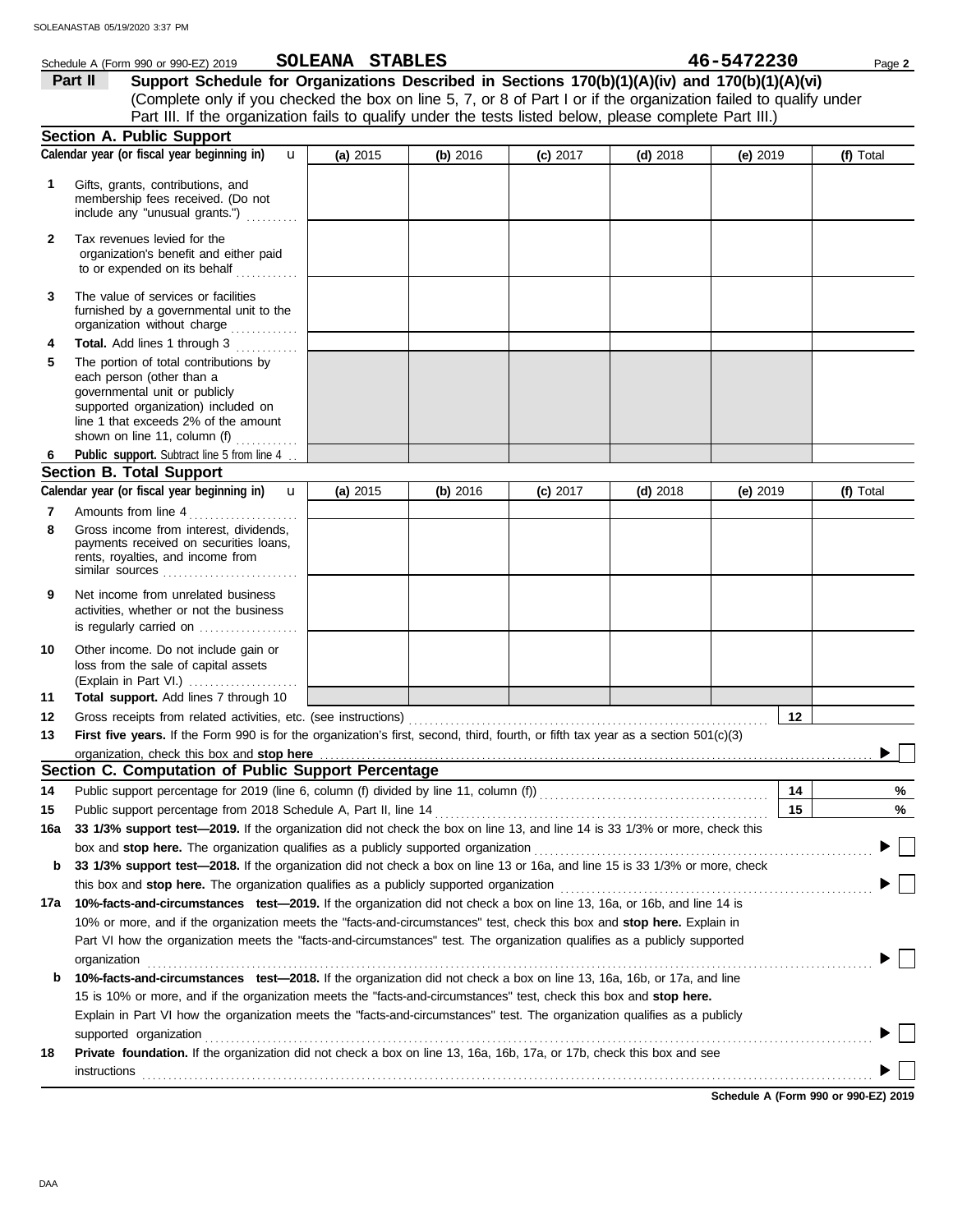|              | Schedule A (Form 990 or 990-EZ) 2019                                                                                               | SOLEANA STABLES |          |          |            | 46-5472230 | Page 3          |
|--------------|------------------------------------------------------------------------------------------------------------------------------------|-----------------|----------|----------|------------|------------|-----------------|
|              | Support Schedule for Organizations Described in Section 509(a)(2)<br>Part III                                                      |                 |          |          |            |            |                 |
|              | (Complete only if you checked the box on line 10 of Part I or if the organization failed to qualify under Part II.                 |                 |          |          |            |            |                 |
|              | If the organization fails to qualify under the tests listed below, please complete Part II.)                                       |                 |          |          |            |            |                 |
|              | Section A. Public Support                                                                                                          |                 |          |          |            |            |                 |
|              | Calendar year (or fiscal year beginning in)<br>$\mathbf{u}$                                                                        | (a) 2015        | (b) 2016 | (c) 2017 | $(d)$ 2018 | $(e)$ 2019 | (f) Total       |
| 1            | Gifts, grants, contributions, and membership fees                                                                                  |                 |          |          |            |            |                 |
|              | received. (Do not include any "unusual grants.")                                                                                   | 53,797          | 65,194   | 101,550  | 159,784    | 166,802    | 547,127         |
| $\mathbf{2}$ | Gross receipts from admissions, merchandise                                                                                        |                 |          |          |            |            |                 |
|              | sold or services performed, or facilities                                                                                          |                 |          |          |            |            |                 |
|              | furnished in any activity that is related to the<br>organization's tax-exempt purpose                                              | 250             | 490      | 1,827    | 121        | 161        | 2,849           |
| 3            | Gross receipts from activities that are not an                                                                                     |                 |          |          |            |            |                 |
|              | unrelated trade or business under section 513                                                                                      |                 |          |          |            |            |                 |
| 4            | Tax revenues levied for the                                                                                                        |                 |          |          |            |            |                 |
|              | organization's benefit and either paid                                                                                             |                 |          |          |            |            |                 |
|              | to or expended on its behalf                                                                                                       |                 |          |          |            |            |                 |
| 5            | The value of services or facilities                                                                                                |                 |          |          |            |            |                 |
|              | furnished by a governmental unit to the                                                                                            |                 |          |          |            |            |                 |
|              | organization without charge                                                                                                        |                 |          |          |            |            |                 |
| 6            | Total. Add lines 1 through 5                                                                                                       | 54,047          | 65,684   | 103,377  | 159,905    | 166,963    | 549,976         |
|              | <b>7a</b> Amounts included on lines 1, 2, and 3<br>received from disqualified persons                                              |                 |          |          |            |            |                 |
| b            | Amounts included on lines 2 and 3                                                                                                  |                 |          |          |            |            |                 |
|              | received from other than disqualified                                                                                              |                 |          |          |            |            |                 |
|              | persons that exceed the greater of \$5,000                                                                                         |                 |          |          |            |            |                 |
|              | or 1% of the amount on line 13 for the year                                                                                        |                 |          |          |            |            |                 |
|              | Add lines 7a and 7b                                                                                                                |                 |          |          |            |            |                 |
| 8            | Public support. (Subtract line 7c from<br>line $6.$ )                                                                              |                 |          |          |            |            |                 |
|              | .<br><b>Section B. Total Support</b>                                                                                               |                 |          |          |            |            | 549,976         |
|              | Calendar year (or fiscal year beginning in)<br>$\mathbf{u}$                                                                        | (a) 2015        | (b) 2016 |          |            | (e) 2019   |                 |
|              |                                                                                                                                    |                 |          | (c) 2017 | $(d)$ 2018 |            | (f) Total       |
| 9            | Amounts from line 6                                                                                                                | 54,047          | 65,684   | 103,377  | 159,905    | 166,963    | 549,976         |
| 10a          | Gross income from interest, dividends,                                                                                             |                 |          |          |            |            |                 |
|              | payments received on securities loans, rents,<br>royalties, and income from similar sources                                        |                 |          |          |            |            |                 |
| b            | Unrelated business taxable income (less                                                                                            |                 |          |          |            |            |                 |
|              | section 511 taxes) from businesses<br>acquired after June 30, 1975                                                                 |                 |          |          |            |            |                 |
| c            | Add lines 10a and 10b                                                                                                              |                 |          |          |            |            |                 |
| 11           | Net income from unrelated business                                                                                                 |                 |          |          |            |            |                 |
|              | activities not included in line 10b, whether                                                                                       |                 |          |          |            |            |                 |
|              | or not the business is regularly carried on                                                                                        |                 |          |          |            |            |                 |
| 12           | Other income. Do not include gain or<br>loss from the sale of capital assets                                                       |                 |          |          |            |            |                 |
|              | (Explain in Part VI.)                                                                                                              |                 |          |          |            |            |                 |
| 13           | Total support. (Add lines 9, 10c, 11,                                                                                              |                 |          |          |            |            |                 |
|              |                                                                                                                                    | 54,047          | 65,684   | 103,377  | 159,905    | 166,963    | 549,976         |
| 14           | First five years. If the Form 990 is for the organization's first, second, third, fourth, or fifth tax year as a section 501(c)(3) |                 |          |          |            |            |                 |
|              | organization, check this box and stop here                                                                                         |                 |          |          |            |            |                 |
|              | Section C. Computation of Public Support Percentage                                                                                |                 |          |          |            |            |                 |
| 15           | Public support percentage for 2019 (line 8, column (f), divided by line 13, column (f)) [[[[[[[[[[[[[[[[[[[[[                      |                 |          |          |            | 15         | $100.00\%$      |
| 16           |                                                                                                                                    |                 |          |          |            | 16         | 100.00%         |
|              | Section D. Computation of Investment Income Percentage                                                                             |                 |          |          |            |            |                 |
| 17           |                                                                                                                                    |                 |          |          |            | 17         | %               |
| 18           | Investment income percentage from 2018 Schedule A, Part III, line 17                                                               |                 |          |          |            | 18         | %               |
| 19a          | 33 1/3% support tests-2019. If the organization did not check the box on line 14, and line 15 is more than 33 1/3%, and line       |                 |          |          |            |            |                 |
|              |                                                                                                                                    |                 |          |          |            |            | $\vert x \vert$ |
| b            | 33 1/3% support tests-2018. If the organization did not check a box on line 14 or line 19a, and line 16 is more than 33 1/3%, and  |                 |          |          |            |            |                 |
|              |                                                                                                                                    |                 |          |          |            |            |                 |
| 20           |                                                                                                                                    |                 |          |          |            |            |                 |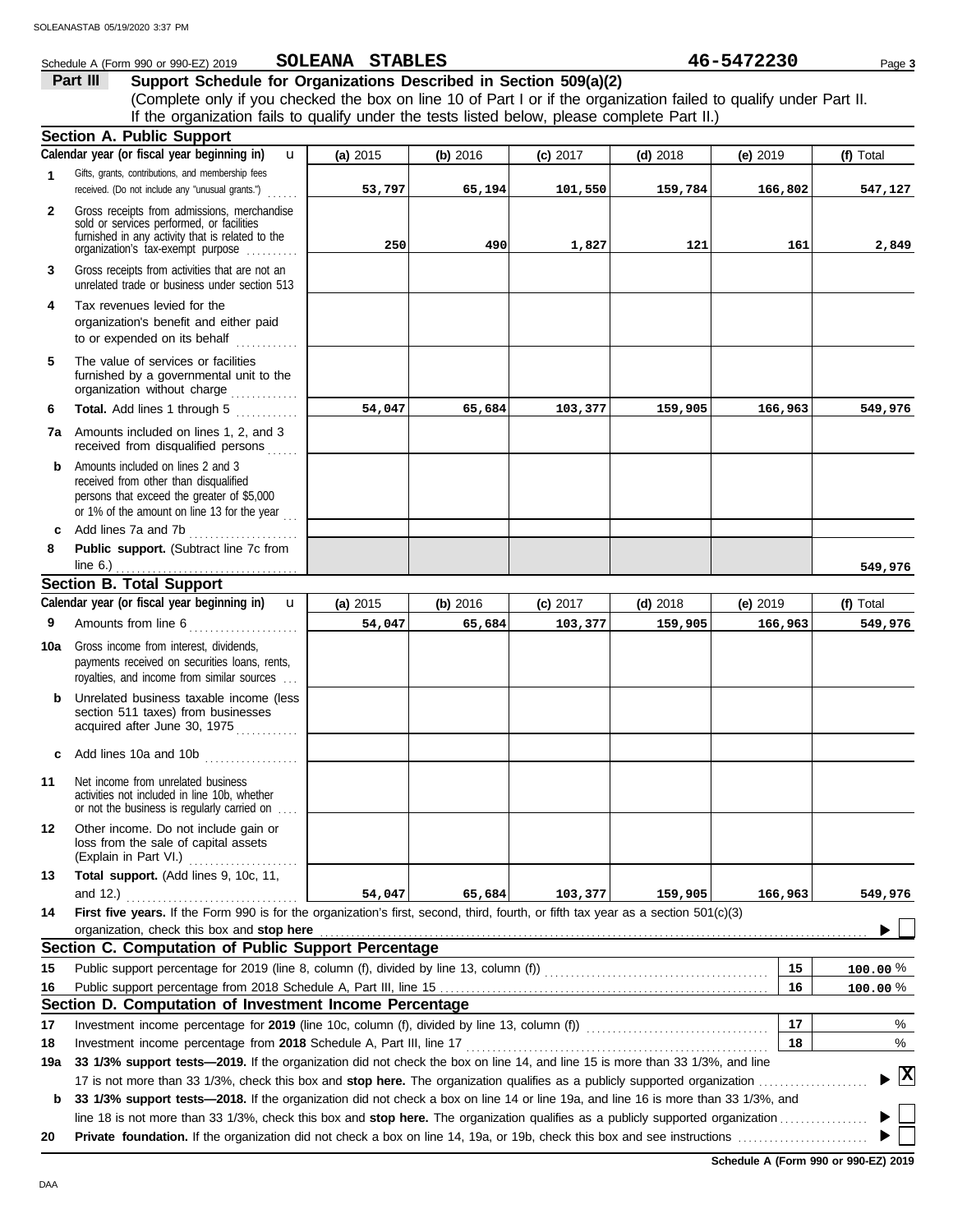|     | SOLEANA STABLES<br>Schedule A (Form 990 or 990-EZ) 2019                                                                                                                                                                     | 46-5472230      |     | Page 4 |
|-----|-----------------------------------------------------------------------------------------------------------------------------------------------------------------------------------------------------------------------------|-----------------|-----|--------|
|     | Part IV<br><b>Supporting Organizations</b><br>(Complete only if you checked a box in line 12 on Part I. If you checked 12a of Part I, complete Sections A                                                                   |                 |     |        |
|     | and B. If you checked 12b of Part I, complete Sections A and C. If you checked 12c of Part I, complete<br>Sections A, D, and E. If you checked 12d of Part I, complete Sections A and D, and complete Part V.)              |                 |     |        |
|     | Section A. All Supporting Organizations                                                                                                                                                                                     |                 |     |        |
|     |                                                                                                                                                                                                                             |                 | Yes | No     |
| 1   | Are all of the organization's supported organizations listed by name in the organization's governing<br>documents? If "No," describe in Part VI how the supported organizations are designated. If designated by            |                 |     |        |
| 2   | class or purpose, describe the designation. If historic and continuing relationship, explain.<br>Did the organization have any supported organization that does not have an IRS determination of status                     | 1               |     |        |
|     | under section 509(a)(1) or (2)? If "Yes," explain in Part VI how the organization determined that the supported                                                                                                             |                 |     |        |
|     | organization was described in section 509(a)(1) or (2).                                                                                                                                                                     | $\mathbf{2}$    |     |        |
| За  | Did the organization have a supported organization described in section $501(c)(4)$ , (5), or (6)? If "Yes," answer                                                                                                         |                 |     |        |
|     | $(b)$ and $(c)$ below.                                                                                                                                                                                                      | 3a              |     |        |
| b   | Did the organization confirm that each supported organization qualified under section $501(c)(4)$ , $(5)$ , or $(6)$ and                                                                                                    |                 |     |        |
|     | satisfied the public support tests under section 509(a)(2)? If "Yes," describe in Part VI when and how the                                                                                                                  |                 |     |        |
|     | organization made the determination.                                                                                                                                                                                        | 3b              |     |        |
| c   | Did the organization ensure that all support to such organizations was used exclusively for section $170(c)(2)(B)$                                                                                                          |                 |     |        |
|     | purposes? If "Yes," explain in Part VI what controls the organization put in place to ensure such use.                                                                                                                      | 3c              |     |        |
| 4a  | Was any supported organization not organized in the United States ("foreign supported organization")? If                                                                                                                    |                 |     |        |
|     | "Yes," and if you checked 12a or 12b in Part I, answer (b) and (c) below.                                                                                                                                                   | 4a              |     |        |
| b   | Did the organization have ultimate control and discretion in deciding whether to make grants to the foreign                                                                                                                 |                 |     |        |
|     | supported organization? If "Yes," describe in Part VI how the organization had such control and discretion                                                                                                                  |                 |     |        |
|     | despite being controlled or supervised by or in connection with its supported organizations.                                                                                                                                | 4b              |     |        |
| c   | Did the organization support any foreign supported organization that does not have an IRS determination                                                                                                                     |                 |     |        |
|     | under sections $501(c)(3)$ and $509(a)(1)$ or (2)? If "Yes," explain in Part VI what controls the organization used                                                                                                         |                 |     |        |
|     | to ensure that all support to the foreign supported organization was used exclusively for section $170(c)(2)(B)$                                                                                                            |                 |     |        |
|     | purposes.                                                                                                                                                                                                                   | 4c              |     |        |
| 5a  | Did the organization add, substitute, or remove any supported organizations during the tax year? If "Yes,"                                                                                                                  |                 |     |        |
|     | answer (b) and (c) below (if applicable). Also, provide detail in Part VI, including (i) the names and EIN<br>numbers of the supported organizations added, substituted, or removed; (ii) the reasons for each such action; |                 |     |        |
|     | (iii) the authority under the organization's organizing document authorizing such action; and (iv) how the action                                                                                                           |                 |     |        |
|     | was accomplished (such as by amendment to the organizing document).                                                                                                                                                         | 5a              |     |        |
| b   | Type I or Type II only. Was any added or substituted supported organization part of a class already                                                                                                                         |                 |     |        |
|     | designated in the organization's organizing document?                                                                                                                                                                       | 5b              |     |        |
| c   | Substitutions only. Was the substitution the result of an event beyond the organization's control?                                                                                                                          | 5 <sub>c</sub>  |     |        |
| 6   | Did the organization provide support (whether in the form of grants or the provision of services or facilities) to                                                                                                          |                 |     |        |
|     | anyone other than (i) its supported organizations, (ii) individuals that are part of the charitable class benefited                                                                                                         |                 |     |        |
|     | by one or more of its supported organizations, or (iii) other supporting organizations that also support or                                                                                                                 |                 |     |        |
|     | benefit one or more of the filing organization's supported organizations? If "Yes," provide detail in Part VI.                                                                                                              | 6               |     |        |
| 7   | Did the organization provide a grant, loan, compensation, or other similar payment to a substantial contributor                                                                                                             |                 |     |        |
|     | (as defined in section $4958(c)(3)(C)$ ), a family member of a substantial contributor, or a 35% controlled entity                                                                                                          |                 |     |        |
|     | with regard to a substantial contributor? If "Yes," complete Part I of Schedule L (Form 990 or 990-EZ).                                                                                                                     | 7               |     |        |
| 8   | Did the organization make a loan to a disqualified person (as defined in section 4958) not described in line 7?                                                                                                             |                 |     |        |
|     | If "Yes," complete Part I of Schedule L (Form 990 or 990-EZ).                                                                                                                                                               | 8               |     |        |
| 9а  | Was the organization controlled directly or indirectly at any time during the tax year by one or more                                                                                                                       |                 |     |        |
|     | disqualified persons as defined in section 4946 (other than foundation managers and organizations described                                                                                                                 |                 |     |        |
|     | in section $509(a)(1)$ or $(2)$ ? If "Yes," provide detail in Part VI.                                                                                                                                                      | 9a              |     |        |
| b   | Did one or more disqualified persons (as defined in line 9a) hold a controlling interest in any entity in which<br>the supporting organization had an interest? If "Yes," provide detail in Part VI.                        | 9b              |     |        |
| c   | Did a disqualified person (as defined in line 9a) have an ownership interest in, or derive any personal benefit                                                                                                             |                 |     |        |
|     | from, assets in which the supporting organization also had an interest? If "Yes," provide detail in Part VI.                                                                                                                | 9с              |     |        |
| 10a | Was the organization subject to the excess business holdings rules of section 4943 because of section                                                                                                                       |                 |     |        |
|     | 4943(f) (regarding certain Type II supporting organizations, and all Type III non-functionally integrated                                                                                                                   |                 |     |        |
|     | supporting organizations)? If "Yes," answer 10b below.                                                                                                                                                                      | 10a             |     |        |
| b   | Did the organization have any excess business holdings in the tax year? (Use Schedule C, Form 4720, to                                                                                                                      |                 |     |        |
|     | determine whether the organization had excess business holdings.)                                                                                                                                                           | 10 <sub>b</sub> |     |        |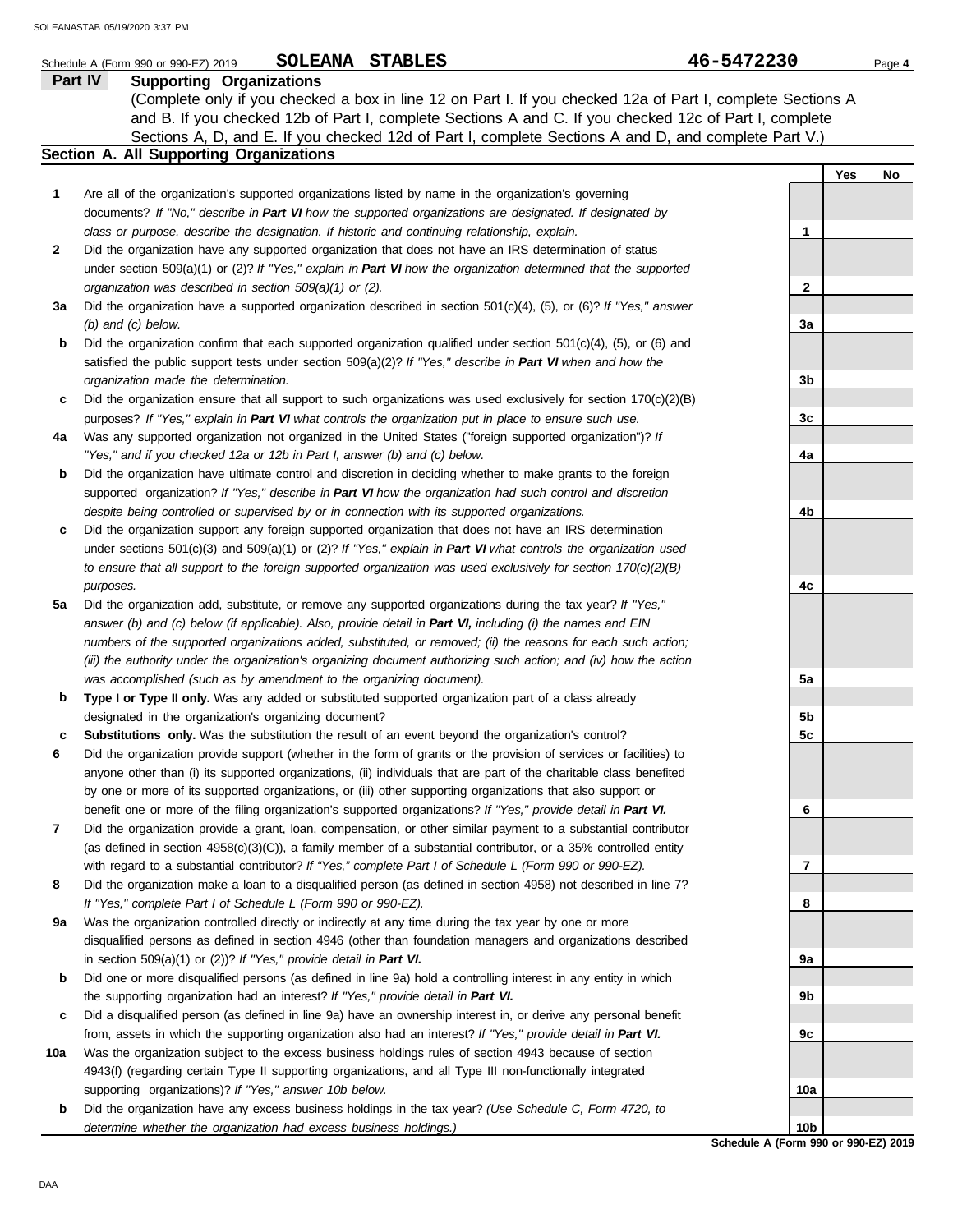|         | SOLEANA STABLES<br>Schedule A (Form 990 or 990-EZ) 2019                                                                           | 46-5472230      |     | Page 5 |
|---------|-----------------------------------------------------------------------------------------------------------------------------------|-----------------|-----|--------|
| Part IV | <b>Supporting Organizations (continued)</b>                                                                                       |                 |     |        |
|         |                                                                                                                                   |                 | Yes | No     |
| 11      | Has the organization accepted a gift or contribution from any of the following persons?                                           |                 |     |        |
| a       | A person who directly or indirectly controls, either alone or together with persons described in (b) and (c)                      |                 |     |        |
|         | below, the governing body of a supported organization?                                                                            | 11a             |     |        |
| b       | A family member of a person described in (a) above?                                                                               | 11 <sub>b</sub> |     |        |
| c       | A 35% controlled entity of a person described in (a) or (b) above? If "Yes" to a, b, or c, provide detail in Part VI.             | 11 <sub>c</sub> |     |        |
|         | <b>Section B. Type I Supporting Organizations</b>                                                                                 |                 |     |        |
|         |                                                                                                                                   |                 | Yes | No     |
| 1       | Did the directors, trustees, or membership of one or more supported organizations have the power to                               |                 |     |        |
|         | regularly appoint or elect at least a majority of the organization's directors or trustees at all times during the                |                 |     |        |
|         | tax year? If "No," describe in Part VI how the supported organization(s) effectively operated, supervised, or                     |                 |     |        |
|         | controlled the organization's activities. If the organization had more than one supported organization,                           |                 |     |        |
|         | describe how the powers to appoint and/or remove directors or trustees were allocated among the supported                         |                 |     |        |
|         | organizations and what conditions or restrictions, if any, applied to such powers during the tax year.                            | 1               |     |        |
| 2       | Did the organization operate for the benefit of any supported organization other than the supported                               |                 |     |        |
|         | organization(s) that operated, supervised, or controlled the supporting organization? If "Yes," explain in Part                   |                 |     |        |
|         | VI how providing such benefit carried out the purposes of the supported organization(s) that operated,                            |                 |     |        |
|         | supervised, or controlled the supporting organization.                                                                            | $\mathbf{2}$    |     |        |
|         | Section C. Type II Supporting Organizations                                                                                       |                 |     |        |
|         |                                                                                                                                   |                 | Yes | No     |
| 1       | Were a majority of the organization's directors or trustees during the tax year also a majority of the directors                  |                 |     |        |
|         | or trustees of each of the organization's supported organization(s)? If "No," describe in Part VI how control                     |                 |     |        |
|         | or management of the supporting organization was vested in the same persons that controlled or managed                            |                 |     |        |
|         | the supported organization(s).                                                                                                    | 1               |     |        |
|         | Section D. All Type III Supporting Organizations                                                                                  |                 |     |        |
|         |                                                                                                                                   |                 | Yes | No     |
| 1       | Did the organization provide to each of its supported organizations, by the last day of the fifth month of the                    |                 |     |        |
|         | organization's tax year, (i) a written notice describing the type and amount of support provided during the prior tax             |                 |     |        |
|         | year, (ii) a copy of the Form 990 that was most recently filed as of the date of notification, and (iii) copies of the            |                 |     |        |
|         | organization's governing documents in effect on the date of notification, to the extent not previously provided?                  | 1               |     |        |
| 2       | Were any of the organization's officers, directors, or trustees either (i) appointed or elected by the supported                  |                 |     |        |
|         | organization(s) or (ii) serving on the governing body of a supported organization? If "No," explain in Part VI how                |                 |     |        |
|         | the organization maintained a close and continuous working relationship with the supported organization(s).                       | 2               |     |        |
| 3       | By reason of the relationship described in (2), did the organization's supported organizations have a                             |                 |     |        |
|         | significant voice in the organization's investment policies and in directing the use of the organization's                        |                 |     |        |
|         | income or assets at all times during the tax year? If "Yes," describe in Part VI the role the organization's                      |                 |     |        |
|         | supported organizations played in this regard.                                                                                    | 3               |     |        |
|         | Section E. Type III Functionally-Integrated Supporting Organizations                                                              |                 |     |        |
| 1       | Check the box next to the method that the organization used to satisfy the Integral Part Test during the year (see instructions). |                 |     |        |
| a       | The organization satisfied the Activities Test. Complete line 2 below.                                                            |                 |     |        |
| b       | The organization is the parent of each of its supported organizations. Complete line 3 below.                                     |                 |     |        |
| C       | The organization supported a governmental entity. Describe in Part VI how you supported a government entity (see instructions).   |                 |     |        |
|         |                                                                                                                                   |                 |     |        |
| 2       | Activities Test. Answer (a) and (b) below.                                                                                        |                 | Yes | No     |
| а       | Did substantially all of the organization's activities during the tax year directly further the exempt purposes of                |                 |     |        |
|         | the supported organization(s) to which the organization was responsive? If "Yes," then in Part VI identify                        |                 |     |        |
|         | those supported organizations and explain how these activities directly furthered their exempt purposes,                          |                 |     |        |
|         | how the organization was responsive to those supported organizations, and how the organization determined                         |                 |     |        |
|         | that these activities constituted substantially all of its activities.                                                            | 2a              |     |        |
| b       | Did the activities described in (a) constitute activities that, but for the organization's involvement, one or more               |                 |     |        |
|         | of the organization's supported organization(s) would have been engaged in? If "Yes," explain in Part VI the                      |                 |     |        |
|         |                                                                                                                                   |                 |     |        |
|         | reasons for the organization's position that its supported organization(s) would have engaged in these                            |                 |     |        |
|         | activities but for the organization's involvement.<br>Parent of Supported Organizations Answer (a) and (b) below                  | 2b              |     |        |

- **3** Parent of Supported Organizations. *Answer (a) and (b) below.*
- **a** Did the organization have the power to regularly appoint or elect a majority of the officers, directors, or trustees of each of the supported organizations? *Provide details in Part VI.*
- **b** Did the organization exercise a substantial degree of direction over the policies, programs, and activities of each of its supported organizations? *If "Yes," describe in Part VI the role played by the organization in this regard.*

DAA **Schedule A (Form 990 or 990-EZ) 2019 3b**

**3a**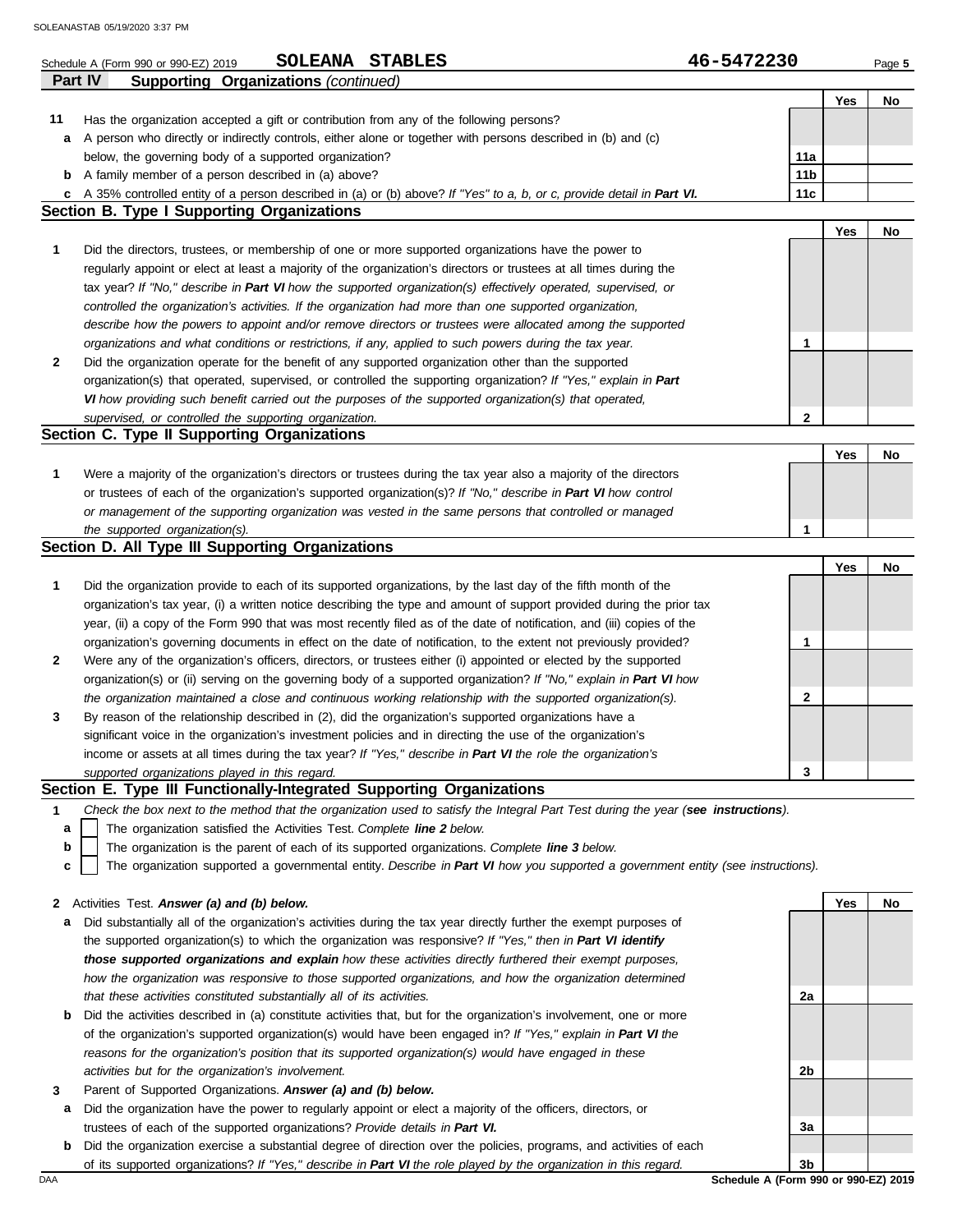| <b>SOLEANA</b><br><b>STABLES</b><br>Schedule A (Form 990 or 990-EZ) 2019                                                                         |                | 46-5472230     | Page 6                         |
|--------------------------------------------------------------------------------------------------------------------------------------------------|----------------|----------------|--------------------------------|
| <b>Part V</b><br>Type III Non-Functionally Integrated 509(a)(3) Supporting Organizations                                                         |                |                |                                |
| Check here if the organization satisfied the Integral Part Test as a qualifying trust on Nov. 20, 1970 (explain in Part VI). See<br>$\mathbf{1}$ |                |                |                                |
| <b>instructions.</b> All other Type III non-functionally integrated supporting organizations must complete Sections A through E.                 |                |                |                                |
| Section A - Adjusted Net Income                                                                                                                  |                | (A) Prior Year | (B) Current Year<br>(optional) |
| Net short-term capital gain<br>1.                                                                                                                | 1              |                |                                |
| $\mathbf{2}$<br>Recoveries of prior-year distributions                                                                                           | $\overline{2}$ |                |                                |
| Other gross income (see instructions)<br>3                                                                                                       | 3              |                |                                |
| 4<br>Add lines 1 through 3.                                                                                                                      | 4              |                |                                |
| 5<br>Depreciation and depletion                                                                                                                  | 5              |                |                                |
| Portion of operating expenses paid or incurred for production or<br>6                                                                            |                |                |                                |
| collection of gross income or for management, conservation, or                                                                                   |                |                |                                |
| maintenance of property held for production of income (see instructions)                                                                         | 6              |                |                                |
| 7<br>Other expenses (see instructions)                                                                                                           | $\overline{7}$ |                |                                |
| Adjusted Net Income (subtract lines 5, 6, and 7 from line 4)<br>8                                                                                | 8              |                |                                |
| <b>Section B - Minimum Asset Amount</b>                                                                                                          |                | (A) Prior Year | (B) Current Year<br>(optional) |
| Aggregate fair market value of all non-exempt-use assets (see<br>1                                                                               |                |                |                                |
| instructions for short tax year or assets held for part of year):                                                                                |                |                |                                |
| Average monthly value of securities<br>a                                                                                                         | 1a             |                |                                |
| Average monthly cash balances<br>b                                                                                                               | 1 <sub>b</sub> |                |                                |
| Fair market value of other non-exempt-use assets<br>c                                                                                            | 1 <sub>c</sub> |                |                                |
| <b>Total</b> (add lines 1a, 1b, and 1c)<br>d                                                                                                     | 1d             |                |                                |
| <b>Discount</b> claimed for blockage or other<br>е                                                                                               |                |                |                                |
| factors (explain in detail in <b>Part VI)</b> :                                                                                                  |                |                |                                |
| $\mathbf{2}$<br>Acquisition indebtedness applicable to non-exempt-use assets                                                                     | $\mathbf{2}$   |                |                                |
| Subtract line 2 from line 1d.<br>3                                                                                                               | 3              |                |                                |
| Cash deemed held for exempt use. Enter 1-1/2% of line 3 (for greater amount,<br>4                                                                |                |                |                                |
| see instructions)                                                                                                                                | 4              |                |                                |
| 5<br>Net value of non-exempt-use assets (subtract line 4 from line 3)                                                                            | 5              |                |                                |
| 6<br>Multiply line 5 by .035.                                                                                                                    | 6              |                |                                |
| 7<br>Recoveries of prior-year distributions                                                                                                      | $\overline{7}$ |                |                                |
| 8<br><b>Minimum Asset Amount</b> (add line 7 to line 6)                                                                                          | 8              |                |                                |
| Section C - Distributable Amount                                                                                                                 |                |                | <b>Current Year</b>            |
| Adjusted net income for prior year (from Section A, line 8, Column A)<br>1                                                                       | 1              |                |                                |
| Enter 85% of line 1.<br>$\mathbf{2}$                                                                                                             | $\mathbf{2}$   |                |                                |
| 3<br>Minimum asset amount for prior year (from Section B, line 8, Column A)                                                                      | 3              |                |                                |

**6 Distributable Amount.** Subtract line 5 from line 4, unless subject to **5** Income tax imposed in prior year **4** Enter greater of line 2 or line 3.

emergency temporary reduction (see instructions).

**7** instructions). Check here if the current year is the organization's first as a non-functionally integrated Type III supporting organization (see

**6**

**5 4**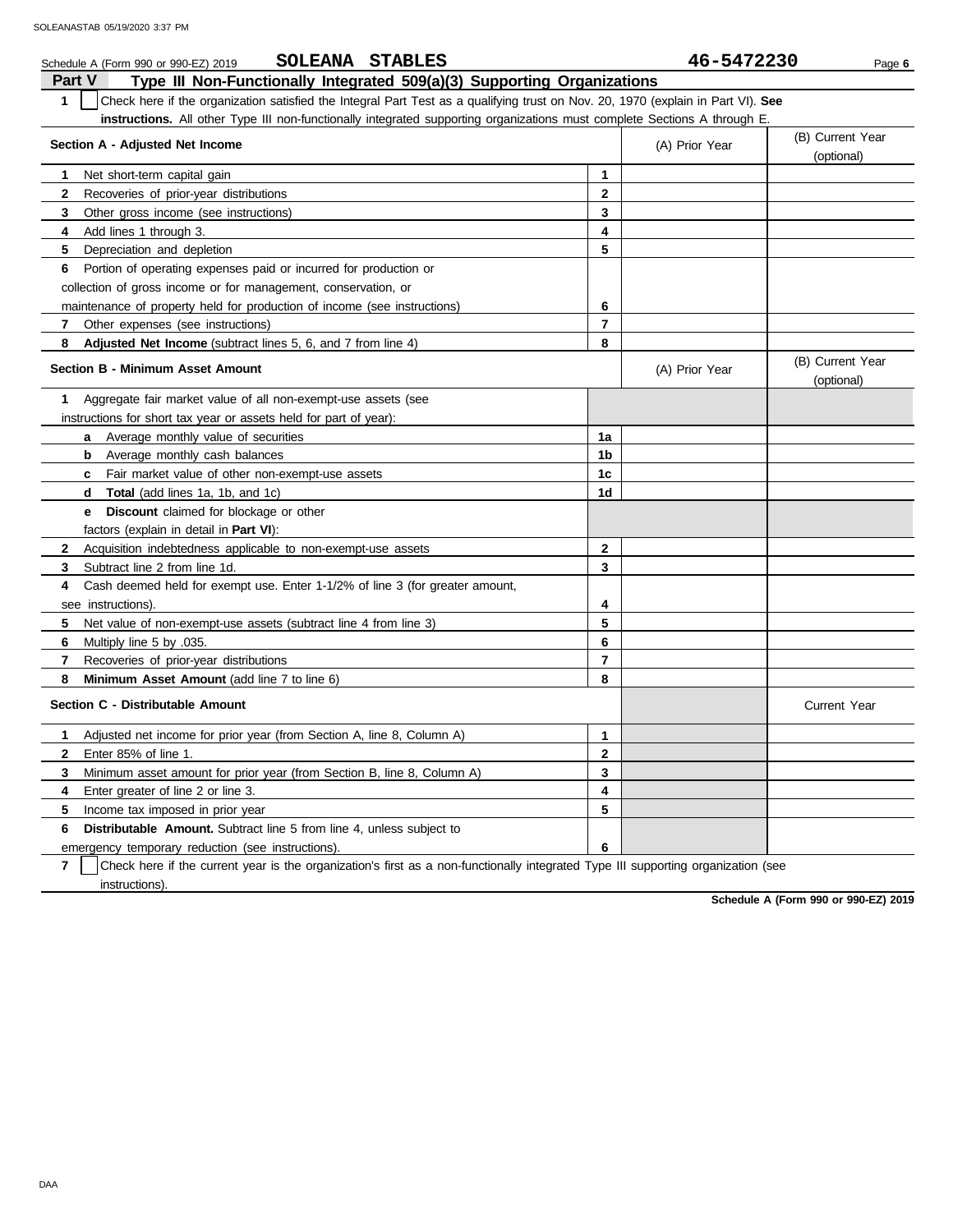|               | SOLEANA STABLES<br>Schedule A (Form 990 or 990-EZ) 2019                                    |                             | 46-5472230                            | Page 7                                  |  |  |  |  |  |  |
|---------------|--------------------------------------------------------------------------------------------|-----------------------------|---------------------------------------|-----------------------------------------|--|--|--|--|--|--|
| <b>Part V</b> | Type III Non-Functionally Integrated 509(a)(3) Supporting Organizations (continued)        |                             |                                       |                                         |  |  |  |  |  |  |
|               | <b>Section D - Distributions</b>                                                           |                             |                                       | <b>Current Year</b>                     |  |  |  |  |  |  |
| 1             | Amounts paid to supported organizations to accomplish exempt purposes                      |                             |                                       |                                         |  |  |  |  |  |  |
| $\mathbf{2}$  | Amounts paid to perform activity that directly furthers exempt purposes of supported       |                             |                                       |                                         |  |  |  |  |  |  |
|               | organizations, in excess of income from activity                                           |                             |                                       |                                         |  |  |  |  |  |  |
| 3             | Administrative expenses paid to accomplish exempt purposes of supported organizations      |                             |                                       |                                         |  |  |  |  |  |  |
| 4             | Amounts paid to acquire exempt-use assets                                                  |                             |                                       |                                         |  |  |  |  |  |  |
| 5             | Qualified set-aside amounts (prior IRS approval required)                                  |                             |                                       |                                         |  |  |  |  |  |  |
| 6             | Other distributions (describe in Part VI). See instructions.                               |                             |                                       |                                         |  |  |  |  |  |  |
| 7             | Total annual distributions. Add lines 1 through 6.                                         |                             |                                       |                                         |  |  |  |  |  |  |
| 8             | Distributions to attentive supported organizations to which the organization is responsive |                             |                                       |                                         |  |  |  |  |  |  |
|               | (provide details in Part VI). See instructions.                                            |                             |                                       |                                         |  |  |  |  |  |  |
| 9             | Distributable amount for 2019 from Section C, line 6                                       |                             |                                       |                                         |  |  |  |  |  |  |
| 10            | Line 8 amount divided by line 9 amount                                                     |                             |                                       |                                         |  |  |  |  |  |  |
|               |                                                                                            | (i)                         | (ii)                                  | (iii)                                   |  |  |  |  |  |  |
|               | <b>Section E - Distribution Allocations (see instructions)</b>                             | <b>Excess Distributions</b> | <b>Underdistributions</b><br>Pre-2019 | <b>Distributable</b><br>Amount for 2019 |  |  |  |  |  |  |
| 1             | Distributable amount for 2019 from Section C, line 6                                       |                             |                                       |                                         |  |  |  |  |  |  |
| $\mathbf{2}$  | Underdistributions, if any, for years prior to 2019                                        |                             |                                       |                                         |  |  |  |  |  |  |
|               | (reasonable cause required-explain in Part VI). See                                        |                             |                                       |                                         |  |  |  |  |  |  |
|               | instructions.                                                                              |                             |                                       |                                         |  |  |  |  |  |  |
| 3             | Excess distributions carryover, if any, to 2019                                            |                             |                                       |                                         |  |  |  |  |  |  |
|               |                                                                                            |                             |                                       |                                         |  |  |  |  |  |  |
|               |                                                                                            |                             |                                       |                                         |  |  |  |  |  |  |
|               |                                                                                            |                             |                                       |                                         |  |  |  |  |  |  |
|               |                                                                                            |                             |                                       |                                         |  |  |  |  |  |  |
|               |                                                                                            |                             |                                       |                                         |  |  |  |  |  |  |
|               | f Total of lines 3a through e                                                              |                             |                                       |                                         |  |  |  |  |  |  |
|               | <b>g</b> Applied to underdistributions of prior years                                      |                             |                                       |                                         |  |  |  |  |  |  |
|               | h Applied to 2019 distributable amount                                                     |                             |                                       |                                         |  |  |  |  |  |  |
|               | <i>i</i> Carryover from 2014 not applied (see instructions)                                |                             |                                       |                                         |  |  |  |  |  |  |
|               | Remainder. Subtract lines 3g, 3h, and 3i from 3f.                                          |                             |                                       |                                         |  |  |  |  |  |  |
| 4             | Distributions for 2019 from                                                                |                             |                                       |                                         |  |  |  |  |  |  |
|               | \$<br>Section D, line 7:                                                                   |                             |                                       |                                         |  |  |  |  |  |  |
|               | <b>a</b> Applied to underdistributions of prior years                                      |                             |                                       |                                         |  |  |  |  |  |  |
|               | <b>b</b> Applied to 2019 distributable amount                                              |                             |                                       |                                         |  |  |  |  |  |  |
|               | <b>c</b> Remainder. Subtract lines 4a and 4b from 4.                                       |                             |                                       |                                         |  |  |  |  |  |  |
| 5             | Remaining underdistributions for years prior to 2019, if                                   |                             |                                       |                                         |  |  |  |  |  |  |
|               | any. Subtract lines 3g and 4a from line 2. For result                                      |                             |                                       |                                         |  |  |  |  |  |  |
|               | greater than zero, explain in Part VI. See instructions.                                   |                             |                                       |                                         |  |  |  |  |  |  |
| 6             | Remaining underdistributions for 2019. Subtract lines 3h                                   |                             |                                       |                                         |  |  |  |  |  |  |
|               | and 4b from line 1. For result greater than zero, explain in                               |                             |                                       |                                         |  |  |  |  |  |  |
|               | <b>Part VI.</b> See instructions.                                                          |                             |                                       |                                         |  |  |  |  |  |  |
| 7             | Excess distributions carryover to 2020. Add lines 3j                                       |                             |                                       |                                         |  |  |  |  |  |  |
|               | and 4c.                                                                                    |                             |                                       |                                         |  |  |  |  |  |  |
| 8             | Breakdown of line 7:                                                                       |                             |                                       |                                         |  |  |  |  |  |  |
|               |                                                                                            |                             |                                       |                                         |  |  |  |  |  |  |
|               |                                                                                            |                             |                                       |                                         |  |  |  |  |  |  |
|               |                                                                                            |                             |                                       |                                         |  |  |  |  |  |  |
|               |                                                                                            |                             |                                       |                                         |  |  |  |  |  |  |
|               | e Excess from 2019                                                                         |                             |                                       |                                         |  |  |  |  |  |  |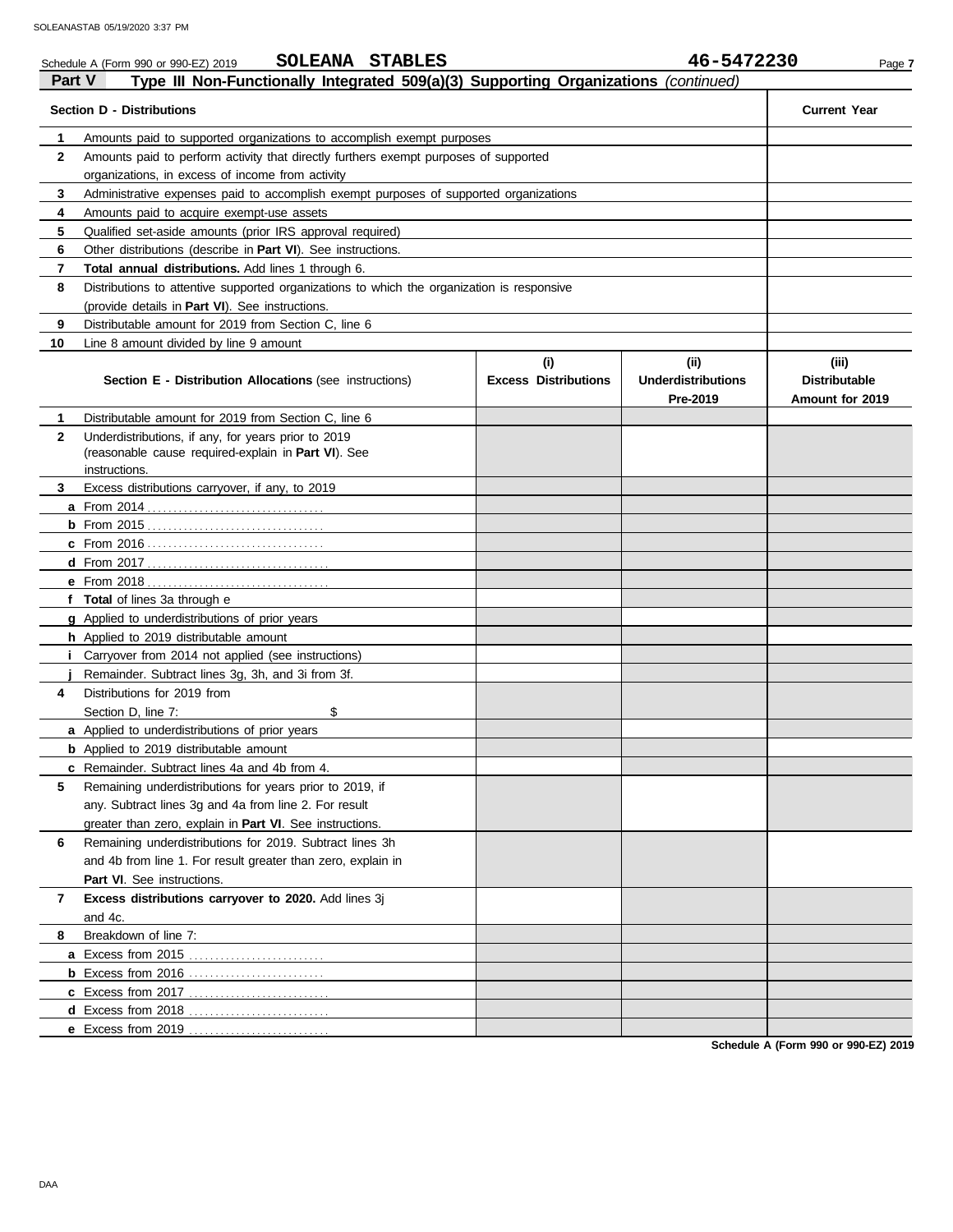|         | Schedule A (Form 990 or 990-EZ) 2019 | SOLEANA STABLES |                                                                                                                                                                                                                                                                                                                                                                                                                                                                                                                                                                                             | 46-5472230 | Page 8 |
|---------|--------------------------------------|-----------------|---------------------------------------------------------------------------------------------------------------------------------------------------------------------------------------------------------------------------------------------------------------------------------------------------------------------------------------------------------------------------------------------------------------------------------------------------------------------------------------------------------------------------------------------------------------------------------------------|------------|--------|
| Part VI |                                      |                 | Supplemental Information. Provide the explanations required by Part II, line 10; Part II, line 17a or 17b; Part<br>III, line 12; Part IV, Section A, lines 1, 2, 3b, 3c, 4b, 4c, 5a, 6, 9a, 9b, 9c, 11a, 11b, and 11c; Part IV, Section<br>B, lines 1 and 2; Part IV, Section C, line 1; Part IV, Section D, lines 2 and 3; Part IV, Section E, lines 1c, 2a, 2b,<br>3a, and 3b; Part V, line 1; Part V, Section B, line 1e; Part V, Section D, lines 5, 6, and 8; and Part V, Section E,<br>lines 2, 5, and 6. Also complete this part for any additional information. (See instructions.) |            |        |
|         |                                      |                 |                                                                                                                                                                                                                                                                                                                                                                                                                                                                                                                                                                                             |            |        |
|         |                                      |                 |                                                                                                                                                                                                                                                                                                                                                                                                                                                                                                                                                                                             |            |        |
|         |                                      |                 |                                                                                                                                                                                                                                                                                                                                                                                                                                                                                                                                                                                             |            |        |
|         |                                      |                 |                                                                                                                                                                                                                                                                                                                                                                                                                                                                                                                                                                                             |            |        |
|         |                                      |                 |                                                                                                                                                                                                                                                                                                                                                                                                                                                                                                                                                                                             |            |        |
|         |                                      |                 |                                                                                                                                                                                                                                                                                                                                                                                                                                                                                                                                                                                             |            |        |
|         |                                      |                 |                                                                                                                                                                                                                                                                                                                                                                                                                                                                                                                                                                                             |            |        |
|         |                                      |                 |                                                                                                                                                                                                                                                                                                                                                                                                                                                                                                                                                                                             |            |        |
|         |                                      |                 |                                                                                                                                                                                                                                                                                                                                                                                                                                                                                                                                                                                             |            |        |
|         |                                      |                 |                                                                                                                                                                                                                                                                                                                                                                                                                                                                                                                                                                                             |            |        |
|         |                                      |                 |                                                                                                                                                                                                                                                                                                                                                                                                                                                                                                                                                                                             |            |        |
|         |                                      |                 |                                                                                                                                                                                                                                                                                                                                                                                                                                                                                                                                                                                             |            |        |
|         |                                      |                 |                                                                                                                                                                                                                                                                                                                                                                                                                                                                                                                                                                                             |            |        |
|         |                                      |                 |                                                                                                                                                                                                                                                                                                                                                                                                                                                                                                                                                                                             |            |        |
|         |                                      |                 |                                                                                                                                                                                                                                                                                                                                                                                                                                                                                                                                                                                             |            |        |
|         |                                      |                 |                                                                                                                                                                                                                                                                                                                                                                                                                                                                                                                                                                                             |            |        |
|         |                                      |                 |                                                                                                                                                                                                                                                                                                                                                                                                                                                                                                                                                                                             |            |        |
|         |                                      |                 |                                                                                                                                                                                                                                                                                                                                                                                                                                                                                                                                                                                             |            |        |
|         |                                      |                 |                                                                                                                                                                                                                                                                                                                                                                                                                                                                                                                                                                                             |            |        |
|         |                                      |                 |                                                                                                                                                                                                                                                                                                                                                                                                                                                                                                                                                                                             |            |        |
|         |                                      |                 |                                                                                                                                                                                                                                                                                                                                                                                                                                                                                                                                                                                             |            |        |
|         |                                      |                 |                                                                                                                                                                                                                                                                                                                                                                                                                                                                                                                                                                                             |            |        |
|         |                                      |                 |                                                                                                                                                                                                                                                                                                                                                                                                                                                                                                                                                                                             |            |        |
|         |                                      |                 |                                                                                                                                                                                                                                                                                                                                                                                                                                                                                                                                                                                             |            |        |
|         |                                      |                 |                                                                                                                                                                                                                                                                                                                                                                                                                                                                                                                                                                                             |            |        |
|         |                                      |                 |                                                                                                                                                                                                                                                                                                                                                                                                                                                                                                                                                                                             |            |        |
|         |                                      |                 |                                                                                                                                                                                                                                                                                                                                                                                                                                                                                                                                                                                             |            |        |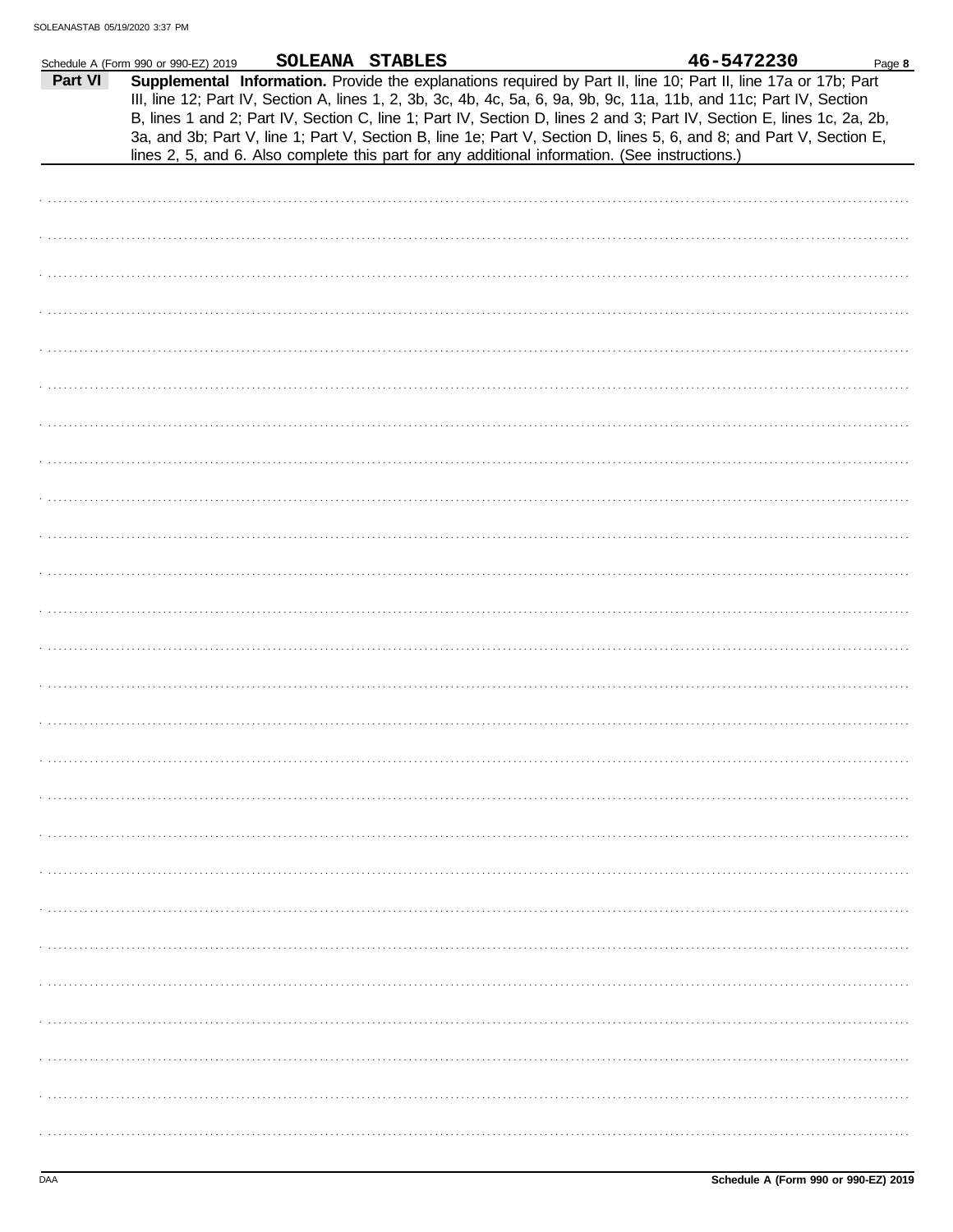### OMB No. 1545-0047 **SCHEDULE O** Supplemental Information to Form 990 or 990-EZ (Form 990 or 990-EZ) Complete to provide information for responses to specific questions on 2019 Form 990 or 990-EZ or to provide any additional information. u Attach to Form 990 or 990-EZ. Open to Public Department of the Treasury<br>Internal Revenue Service u Go to www.irs.gov/Form990 for the latest information. Inspection Name of the organization Employer identification number 46-5472230 **SOLEANA STABLES** FORM 990-EZ, PART I, LINE 16 - OTHER EXPENSES **DESCRIPTION AMOUNT EXPENSES** 690  $\boldsymbol{\mathsf{S}}$ ADVERTISING & PROMOTION  $\boldsymbol{\mathsf{S}}$ **INSURANCE** 1,875  $\boldsymbol{\xi}$ APPRECIATION & GIFTS 2,235  $\sharp$ 1,684 **AUCTION**  $\mathfrak{S}$  and  $\mathfrak{S}$ AWARDS & PRIZES 2,074  $\mathsf{S}$  and the state  $\mathsf{S}$  $12$ **BANK FEES**  $\boldsymbol{\mathsf{S}}$ 2,686 COMPUTER & SOFTWARE  $\sharp$ **CONFERENCES** 3,006  $\boldsymbol{\mathsf{S}}$ 555 CONTINUING EDUCATION  $\boldsymbol{\dot{S}}$ COST OF GOODS SOLD 4,321  $$3,247$ DUES & SUBSCRIPTIONS  $\color{red} \clubsuit$ **EQUINE EXPENSES** 10,988 <u>. 이 대표 대표 대표 대표 및 대표 대표 대표 및 대표 대표 및 대표 대표 및 대표 및 대표</u> FOOD & BEVERAGE  $6,157$  $\sharp$ FUNDRAISING EXPENSES 6,015  $\boldsymbol{\mathsf{S}}$ LESSON SUPPLIES 485 Ś 251 LICENSES AND REGISTRATION  $\sharp$ MERCHANT FEES  $3,022$ 4,550 **OPERATIONS**  $\mathbf{\dot{s}}$ PROFESSIONAL FEES 1,522  $\frac{1}{2}$ 966 **SIGNAGE**  $\boldsymbol{\mathsf{S}}$ **STORAGE** 1,380 \$ **TRAVEL** 37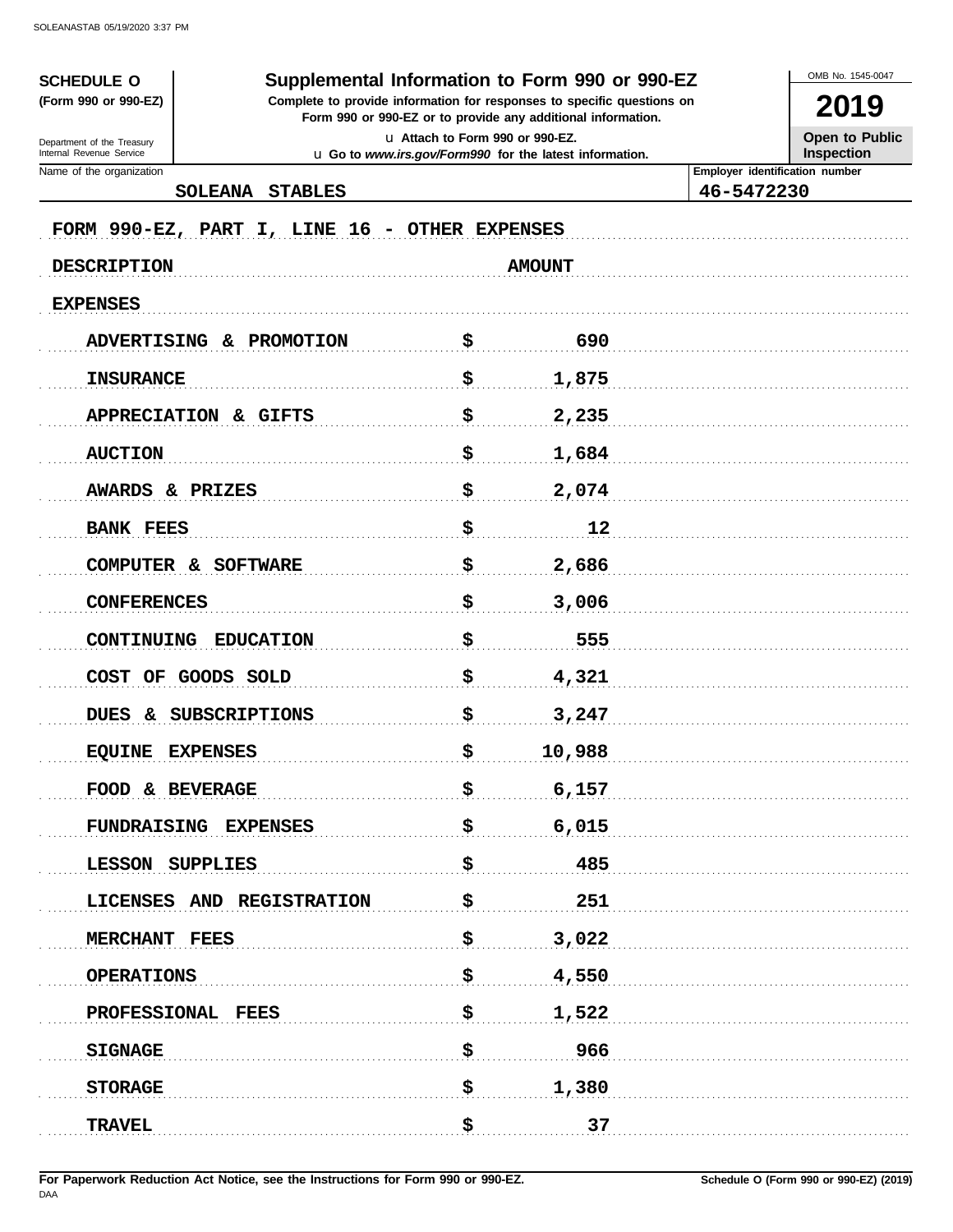| Schedule O (Form 990 or 990-EZ) (2019)<br>Name of the organization                                                                              |                                  |                     |                                                 | Page 2<br>Employer identification number |
|-------------------------------------------------------------------------------------------------------------------------------------------------|----------------------------------|---------------------|-------------------------------------------------|------------------------------------------|
| SOLEANA STABLES                                                                                                                                 |                                  |                     |                                                 | 46-5472230                               |
| <b>UNIFORMS</b>                                                                                                                                 | \$                               | 1,273               |                                                 |                                          |
| UTILITIES                                                                                                                                       | \$                               | 1,190               |                                                 |                                          |
| <b>VOLUNTEER</b><br><b>EXPENSE</b>                                                                                                              | \$                               | 10                  |                                                 |                                          |
| <b>TRAILER EXPENSE</b>                                                                                                                          | \$                               | 1,158               |                                                 |                                          |
|                                                                                                                                                 | TOTAL \$                         | 61,389              |                                                 |                                          |
| FORM 990-EZ, PART II, LINE 24 - OTHER ASSETS                                                                                                    |                                  |                     |                                                 |                                          |
| <b>DESCRIPTION</b>                                                                                                                              |                                  | BEG.                | OF<br><b>YEAR</b>                               | END.<br>OF YEAR                          |
| FURNITURE & EQUIPMENT                                                                                                                           |                                  | \$                  | $13,522$ \$                                     | 21,022                                   |
| <b>SHED</b>                                                                                                                                     |                                  | \$                  |                                                 | 0 \$<br>5,000                            |
| <b>HORSE</b>                                                                                                                                    |                                  | \$                  |                                                 | 0 \$<br>2,000                            |
| <b>CURRENT</b><br>ASSET<br>OTHER                                                                                                                |                                  | \$                  | $-1,500$ \$                                     | $-9,400$                                 |
|                                                                                                                                                 |                                  | TOTAL \$            | $12,022$ \$                                     | 18,622                                   |
|                                                                                                                                                 |                                  |                     |                                                 |                                          |
| FORM 990-EZ, PART<br>III                                                                                                                        | <b>- PRIMARY EXEMPT PURPOSE</b>  | <b>INDIVIDUALS</b>  |                                                 |                                          |
| TO PROVIDE QUALITY EQUINE<br>SPECIAL NEEDS<br>THROUGH DECISIVE                                                                                  | <b>THERAPY</b><br>TO<br>PROGRAMS | <b>ADMINISTERED</b> | IN OUR COMMUNITY WITH<br>BY<br><b>CERTIFIED</b> |                                          |
|                                                                                                                                                 |                                  |                     |                                                 |                                          |
| INSTRUCTORS THAT FOSTER ADVANCED LEVELS OF COGNITIVE, SOCIAL BEHAVIORAL,<br>AND EDUCATIONAL SKILLS WHILE FURTHER STRENGTHENING THE INDIVIDUAL'S |                                  |                     |                                                 |                                          |
| INDEPENDENCE, SELF-ESTEEM, AND OVERALL WELL-BEING; TO ENHANCING AND                                                                             |                                  |                     |                                                 |                                          |
| TRANSFORMING THE LIVES OF INDIVIDUALS AND FAMILIES WITH MENTAL AND PHYSICAL                                                                     |                                  |                     |                                                 |                                          |
| CHALLENGES WITHIN A LOVING, CHRISTIAN ATMOSPHERE USING THE HEALING POWER OF                                                                     |                                  |                     |                                                 |                                          |
| HORSES.                                                                                                                                         |                                  |                     |                                                 |                                          |
|                                                                                                                                                 |                                  |                     |                                                 |                                          |
| FORM 990-EZ, PART III, LINE 28 - FIRST ACCOMPLISHMENT                                                                                           |                                  |                     |                                                 |                                          |
| PROVIDED QUALITY EQUINE THERAPY TO INDIVIDUALS IN OUR COMMUNITY WITH                                                                            |                                  |                     |                                                 |                                          |
| SPECIAL NEEDS THROUGH DECISIVE PROGRAMS ADMINISTERED BY CERTIFIED                                                                               |                                  |                     |                                                 |                                          |
|                                                                                                                                                 |                                  |                     |                                                 |                                          |

PAGE 1 OF 2

Schedule O (Form 990 or 990-EZ) (2019)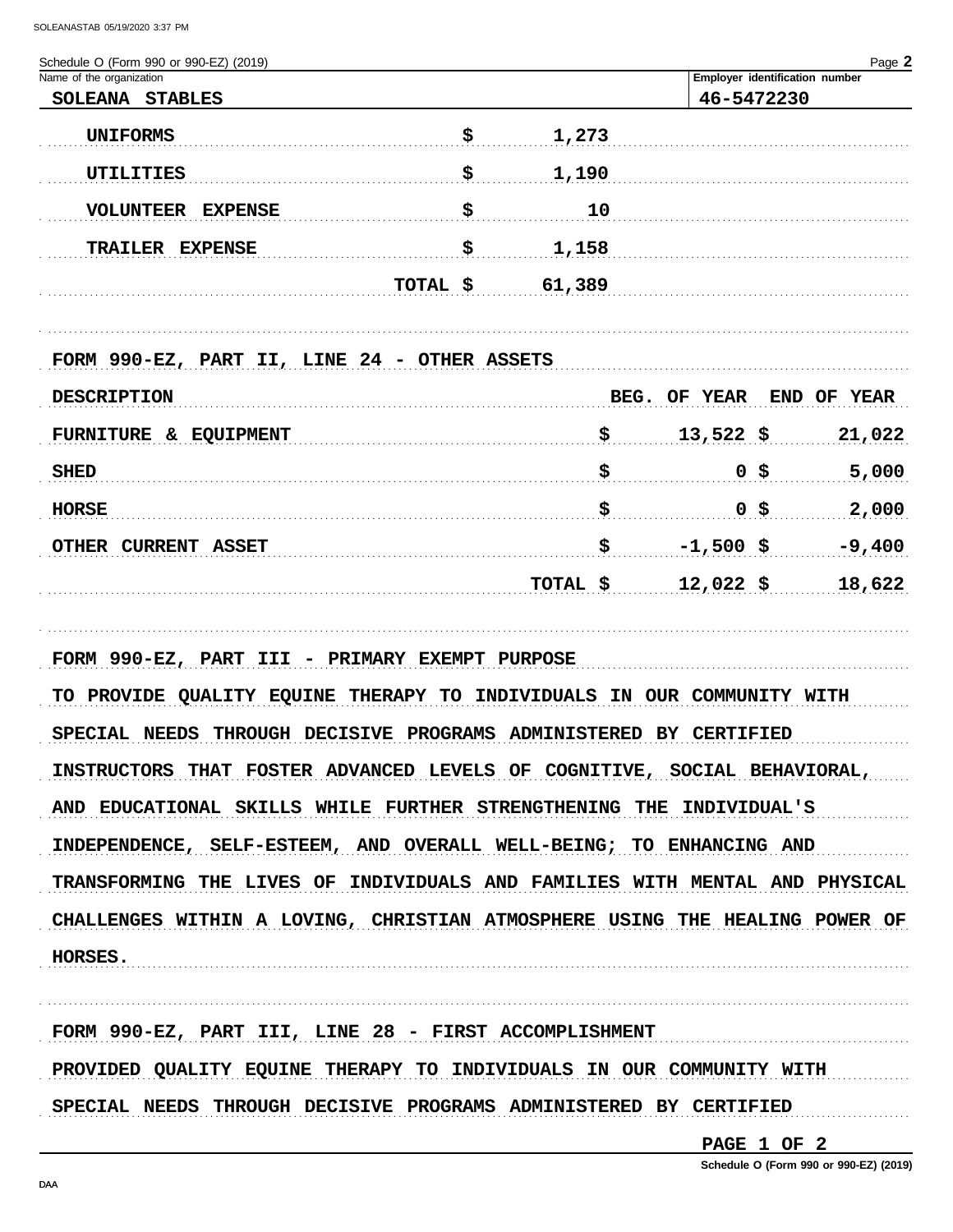| Schedule O (Form 990 or 990-EZ) (2019)                                             | Page 2                                       |
|------------------------------------------------------------------------------------|----------------------------------------------|
| Name of the organization<br>SOLEANA STABLES                                        | Employer identification number<br>46-5472230 |
|                                                                                    |                                              |
| FOSTER ADVANCED LEVELS OF COGNITIVE, SOCIAL BEHAVIORAL,<br><b>INSTRUCTORS THAT</b> |                                              |
| AND EDUCATIONAL SKILLS WHILE FURTHER STRENGTHENING THE INDIVIDUAL'S                |                                              |
| INDEPENDENCE, SELF-ESTEEM, AND OVERALL WELL-BEING; ENHANCED AND                    |                                              |
| TRANSFORMED THE LIVES OF INDIVIDUALS AND FAMILIES WITH MENTAL AND PHYSICAL         |                                              |
| CHALLENGES WITHIN A LOVING, CHRISTIAN ATMOSPHERE USING THE HEALING POWER OF        |                                              |
| HORSES.                                                                            |                                              |
|                                                                                    |                                              |
| FORM 990-EZ, PART III, LINE 31 - ALL OTHER ACCOMPLISHMENT                          |                                              |
| PROVIDED QUALITY EQUINE THERAPY TO INDIVIDUALS IN OUR COMMUNITY WITH               |                                              |
| SPECIAL NEEDS<br>THROUGH DECISIVE PROGRAMS ADMINISTERED BY CERTIFIED               |                                              |
| INSTRUCTORS THAT FOSTER ADVANCED LEVELS OF COGNITIVE, SOCIAL BEHAVIORAL,           |                                              |
| AND EDUCATIONAL SKILLS WHILE FURTHER STRENGTHENING THE INDIVIDUAL'S                |                                              |
| INDEPENDENCE, SELF-ESTEEM, AND OVERALL WELL-BEING; ENHANCED AND                    |                                              |
| TRANSFORMED THE LIVES OF INDIVIDUALS AND FAMILIES WITH MENTAL AND PHYSICAL         |                                              |
| CHALLENGES WITHIN A LOVING, CHRISTIAN ATMOSPHERE USING THE HEALING POWER OF        |                                              |
| HORSES.                                                                            |                                              |
|                                                                                    |                                              |
|                                                                                    |                                              |
|                                                                                    |                                              |
|                                                                                    |                                              |
|                                                                                    |                                              |
|                                                                                    |                                              |
|                                                                                    |                                              |
|                                                                                    |                                              |
|                                                                                    |                                              |
|                                                                                    |                                              |
|                                                                                    |                                              |
|                                                                                    |                                              |

| PAGE 2 OF 2 |  |                                        |
|-------------|--|----------------------------------------|
|             |  | Schedule O (Form 990 or 990-EZ) (2019) |

DAA